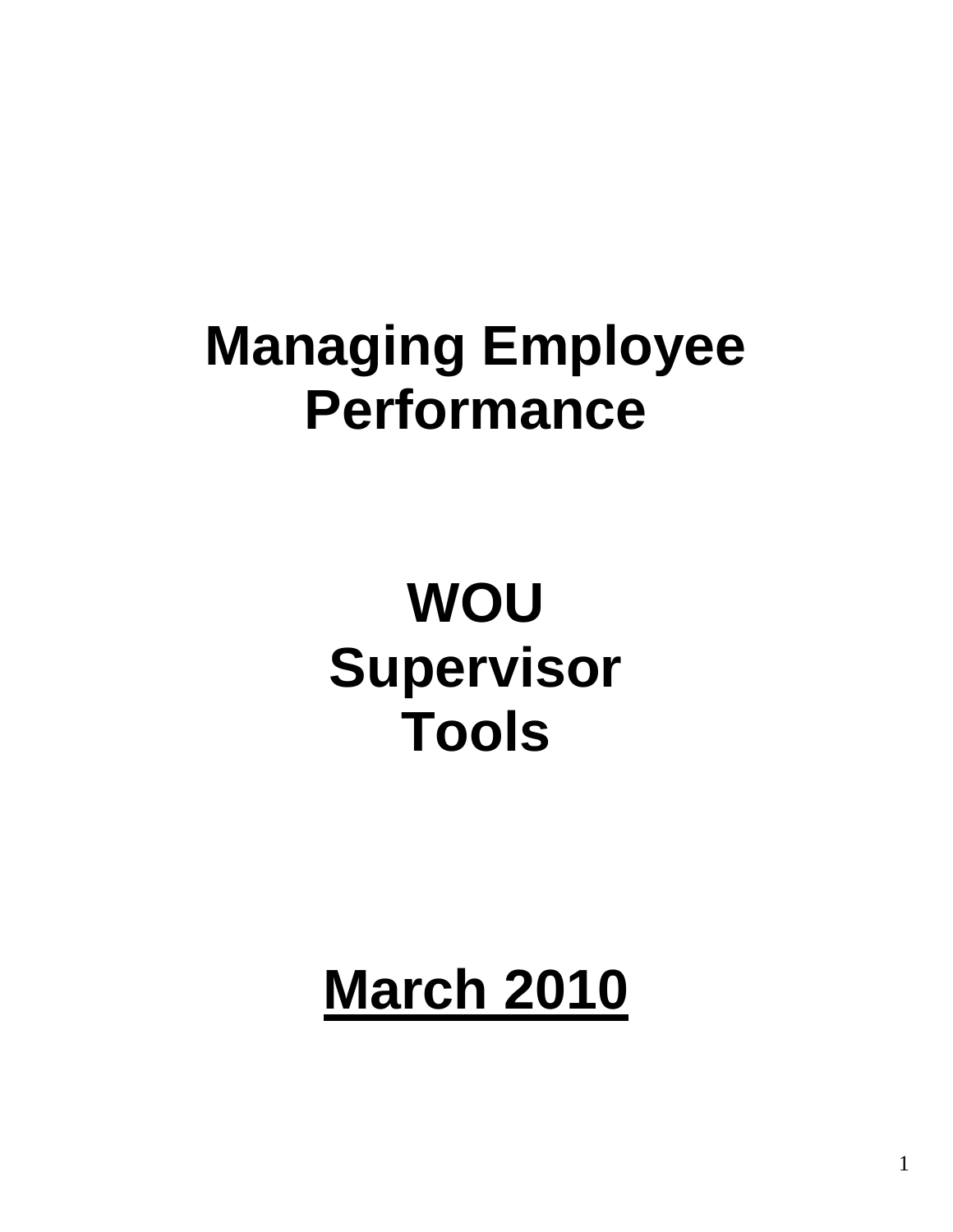# **Table of Contents**

| <b>Workplace Expectations - Samples:</b> |  |
|------------------------------------------|--|
|                                          |  |
|                                          |  |
|                                          |  |
|                                          |  |
|                                          |  |
|                                          |  |
|                                          |  |
|                                          |  |
|                                          |  |
|                                          |  |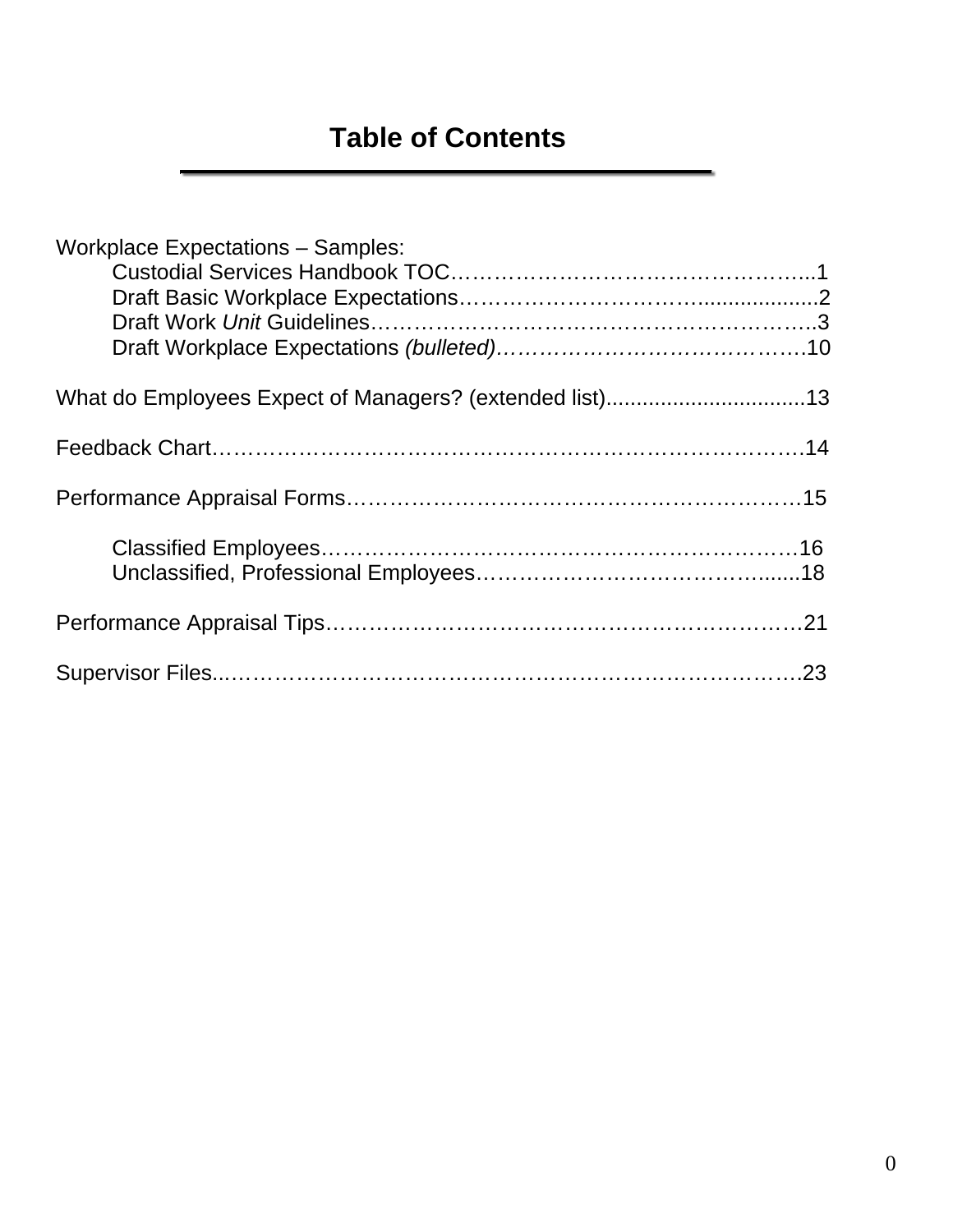# **SAMPLE Workplace Expectations**

# **CUSTODIAL SERVICES HANDBOOK Table of Contents**

Content: Page(s): Welcome Letter ▶ Statement of Mission 1  $\blacktriangleright$ ▶ Operating Philosophy 1 General Custodial Responsibilities 1 **Daily Operating Procedures** 1  $\triangleright$  Procedure 101 – Employee Conduct 1, 2 and 3  $\triangleright$  Procedure 102 – Use of University Equipment 3  $\triangleright$  Procedure 103 – Reporting to Work 3 and 4 ▶ Procedure 104 – Dress Code / I.D. 4 Procedure  $105 -$  Safety on the Job 4, 5 and 6 ▶ Procedure 106 – Lost and Found 6 ▶ Procedure 107 – Building Security 6 and 7 ▶ Procedure 108 – Key Control 7  $\triangleright$  Procedure 109 – Reporting Problems / Needs 7 and 8  $\triangleright$  Procedure 110 – Work Hours and Shifts 8  $\triangleright$  Procedure 111 – Overtime 8 ▶ Procedure 112 – Vacation 8  $\triangleright$  Procedure 113 – State and University Vehicles 9  $\triangleright$  Procedure 114 – Use and Care of Equipment / Custodial Closet 9  $\triangleright$  Procedure 115 – General Directions / Termination 9 and 10  $\triangleright$  Procedure 116 – Reporting Emergencies 10  $\triangleright$  Procedure 117 – Absolutely Prohibited 10 and 11  $\triangleright$  Procedure 118 – Inclement Weather / Essential Employees 11

(Note: Individual Workplace Expectations as listed following this TOC.)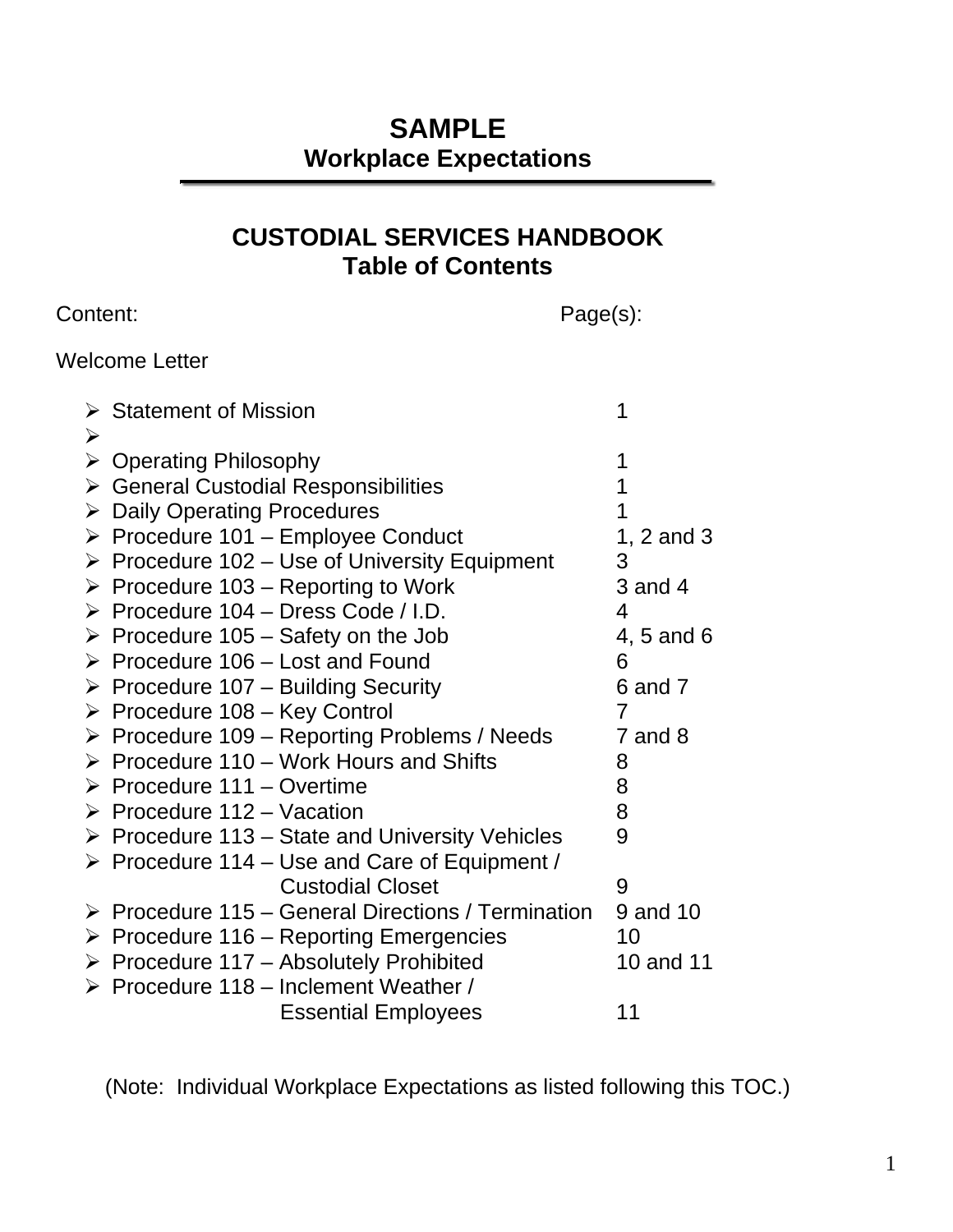# **SAMPLE Basic Workplace Expectations**

- 1. We represent Western Oregon University. Our behavior, interaction, and appearance must reflect the very best in professional public service.
- 2. Support a positive work environment in an atmosphere free of harassment, prejudice, discrimination and intimidation. Be courteous to students, co-workers, the public and other university employees. Issues should be resolved directly whenever possible. Issues will be addressed professionally, constructively and promptly.
- 3. You need to call your supervisor at least 15 minutes prior to your scheduled start time to report your absence or tardiness for any reason.
- 4. You are entitled to a rest break of 15 minutes during every four hours working time. Breaks may not be added to your lunch hour or used at the end of the day to leave early. Lunch breaks should be taken at your assigned time when possible.
- 5. You are expected to be at your workstation and ready to work each day promptly at your scheduled work time, unless you are ill or have prior approval for your absence.
- 6. Leave without pay will not be automatically approved. Leave without pay requests must be submitted to your supervisor in advance for approval.
- 7. Use of vacation and other leave time must be approved through your supervisor. Vacation should be scheduled in advance, as much as possible, at the convenience of the employee consistent with the operating requirements of the department.
- 8. Flexing your work schedule to make up time may be permitted with prior approval of your supervisor, but the arrangement must be scheduled in advance.
- 9. Personal telephone calls should be made on your own time. Under no circumstances should personal long distance calls be charged to University phones. Use of personal cell phones and pagers should not disrupt the work environment.
- 10. Employees must adhere to all policies and procedures of the University, including Harassment and Discrimination Policy, Consensual Relationships Policy, Confidentiality Procedures, Information Security Policy, and Acceptable Use of Computing Resources Policy; including by not limited to Internet and E-mail Systems.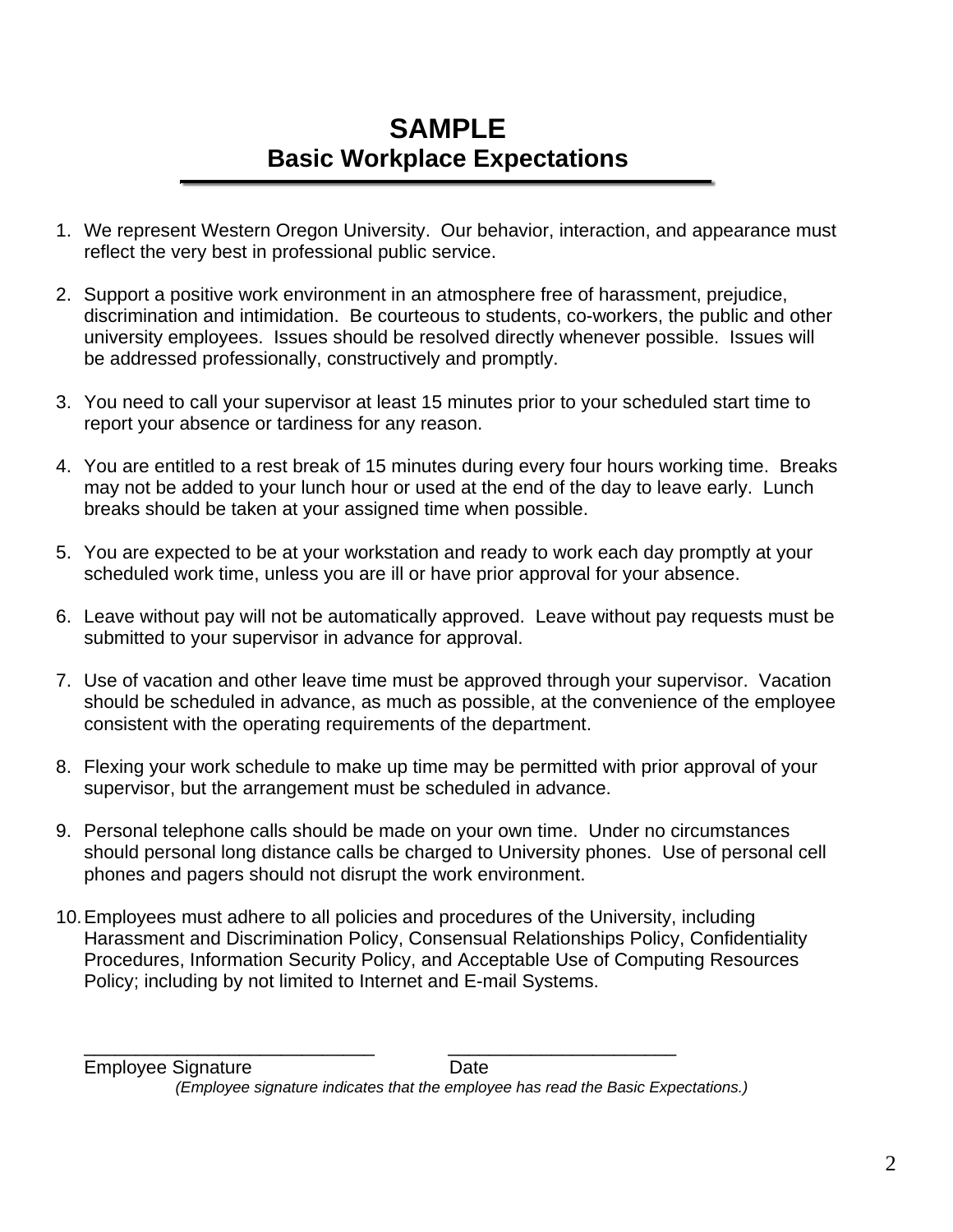# **SAMPLE** *Work Unit* **Guidelines**

#### **OVERVIEW**

Western Oregon University (WOU) strongly believes that our most valuable resource is our employees. This document includes sections of policies in order to provide you with information regarding our Workplace and Performance Expectations. It is important that you become familiar with WOU and the Oregon University System (OUS) policies located on the WOU web site as well as the current collective bargaining agreement between the OUS and SEIU.

Also included are guidelines designed to insure that we meet our goals of excellence in customer service and for creating a cooperative and respectful work environment. These guidelines regarding changes in schedule, time off, use of space and other workplace considerations are specific to this *Work Unit* and were developed by management. Union contracts, Oregon University System (OUS), and Western Oregon University (WOU) policy provide additional detail and are the basis for these *Work Unit* guidelines. These guidelines do not replace the policies of Western Oregon University.

In addition, nothing in this document is to be construed as a guarantee or contract of employment. This summary is not intended to be an exhaustive list of all rules and policies that govern our work and conduct.

#### **EQUIPMENT/PROPERTY USE**

#### Removal

University property should not be removed from the campus without the prior approval of the manager or supervisor. A sign-out record will be maintained to document when authorization has been granted.

#### Postage Metering

The postage metering/mailing system is for business purposes only. Only trained and authorized staff is allowed to operate this system.

#### **Telephone**

The telephone system and long distance telephone call privileges are for business purposes only. A private area is available when local calls for personal reasons are necessary. These calls and all personal cell phone calls may be made or received during rest or lunch breaks. Cell phones are to be turned off in work areas.

Receipt of one brief phone call per day at your work station is allowed from minor children in your household upon their return home from school. Accept no long distance collect calls from the public. However, in case of emergency, we will accept collect calls from staff.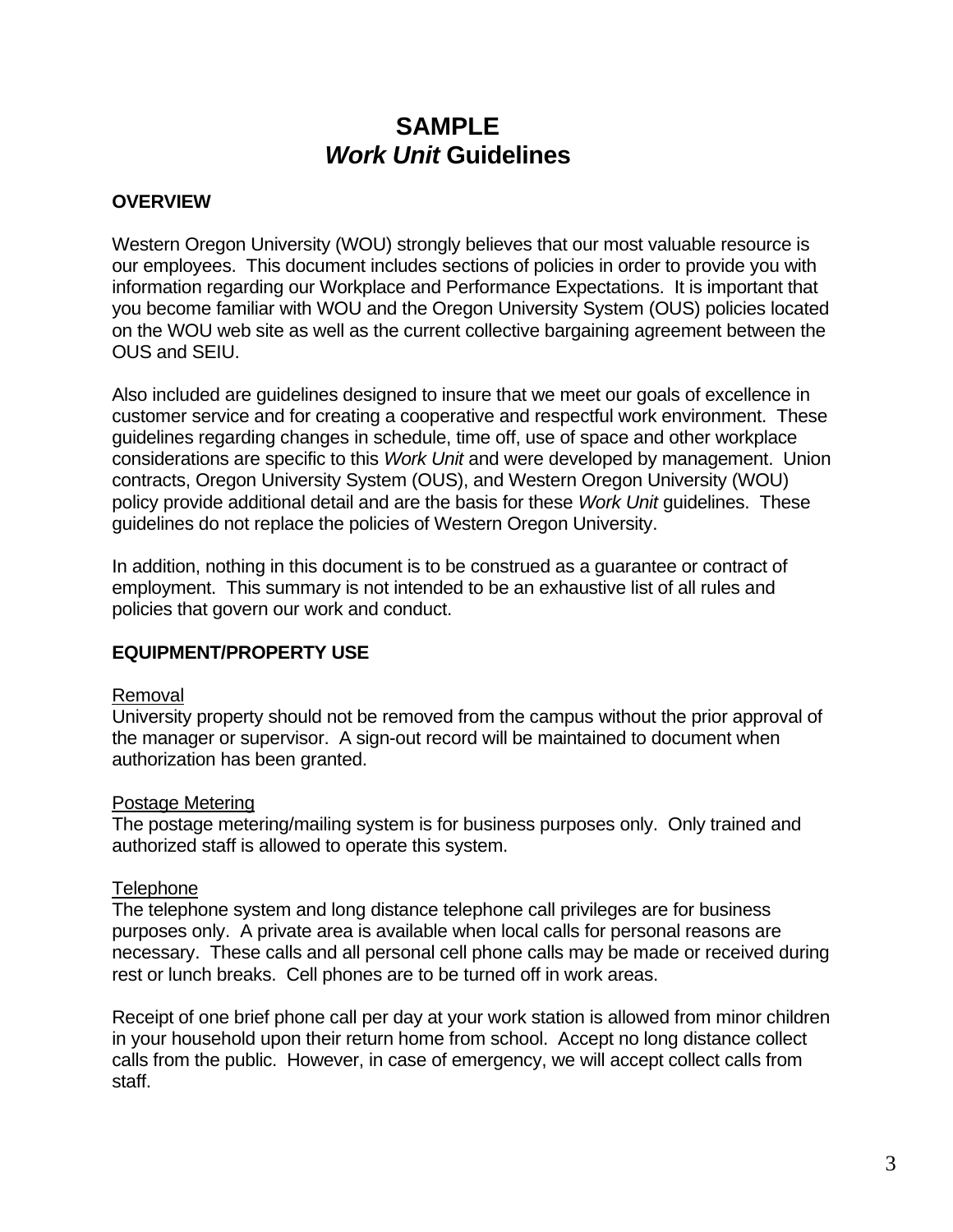#### For **EMERGENCY** assistance – dial 8-9000.

#### Fax

All malfunctions should be reported immediately to the office coordinator, a supervisor, or the manager.

You are allowed to send and receive personal fax messages as long as it does not disrupt or interfere with the Unit's business. Personal use should be conducted during your break and lunch time. The cost for personal incoming fax messages is 5 cents per page. Long distance personal outgoing fax messages must be charged to your personal phone card or credit card.

#### **Copies**

All staff will be trained to use and to make minor adjustments to the copiers.

Any malfunctions of the copier should be immediately reported to the office coordinator, supervisor, or the manager.

You are allowed to use the photocopier for personal copies as long as the use does not disrupt or interfere with the unit's business. Personal use should be conducted during your lunch or break time. The photocopier charge for personal copies is 5 cents per copy.

#### Personal Computer (PC)

All staff is responsible for understanding and complying with the WOU Policy for Acceptable Use of University Computing Resources, located on the University Computing Services web site under Policies.

Log off and/or clear all information from the terminal screens or PC before you leave your work area. Turn off your terminal and PC when you leave for the day.

Keep unauthorized persons away from your work station.

All malfunctions should be immediately reported to UCS, your supervisor or manager.

Loading any personal or non-university approved software into your computer is prohibited.

To protect against viruses, **DO NOT** use/load any outside disks in your computer that have been used in another computer.

If theft or vandalism of equipment is discovered, report it to your supervisor or manager immediately.

#### WOU Policy Overview

Just to recap some of the information contained in the "Acceptable Use" policy,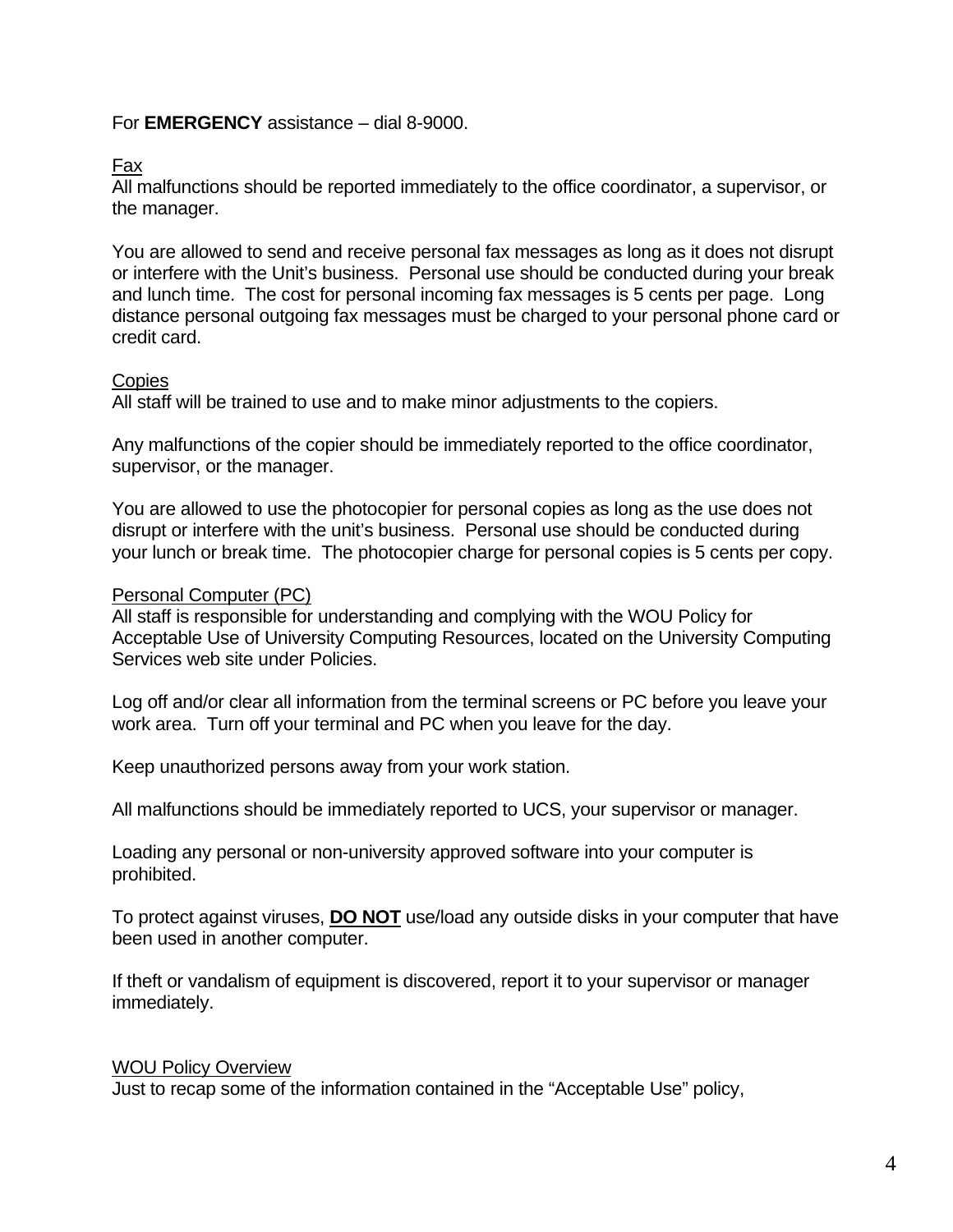PC's must be used for business purposes. This includes use of Internet, work processing and WOU Webmail services. Any exceptions must comply with WOU policy and standards.

#### Personal Use

Personal access of the Internet is restricted to break times and lunch. Use must be lawful and inoffensive. It is your responsibility to understand and comply with the WOU Policy on Acceptable Use of University Computing Resources. Use can be and is monitored.

#### **Printers**

You are allowed to use the printer for personal reasons as long as the use does not interfere with the unit's business and is conducted during your break or lunch time. There is a charge of 5 cents per page for prints of personal e-mail, Internet information or other documents.

#### **WORK SCHEDULE, LEAVES AND ABSENCE**

#### **Schedules – Regular and Alternate**

#### Regular Hours

Office hours are 8:00 AM to 5:00 PM Monday through Friday. Exceptions to working those hours must be approved in advance by your supervisor or manager.

#### Paid Breaks

All employees are entitled and expected to take a paid 15 minute break within every four hours of work. Breaks will be given as close to the middle of each four hour work segment as possible. Breaks will be scheduled according to business needs.

#### Unpaid Meal Breaks

Lunch breaks must be at least 30 minutes in duration. If your work period is more than seven hours long, the meal break must be taken between the third and sixth hour worked. Meal breaks will be scheduled according to business need. Meals should be consumed away from your work area.

#### Flex or Alternate Work Schedule

You may request a flex or alternate work schedule by submitting the request in writing directly to your immediate supervisor. A new request may be required every 6 months to ensure appropriate staffing levels from 8:00 AM to 5:00 PM.

When you leave the building for an appointment, meeting, or training, it must be with the prior knowledge and approval of your supervisor.

#### Leave Requests

Approval for use of leave time must be requested prior to the date of the requested time, except in the case of unexpected illness. For the purpose of scheduling and staffing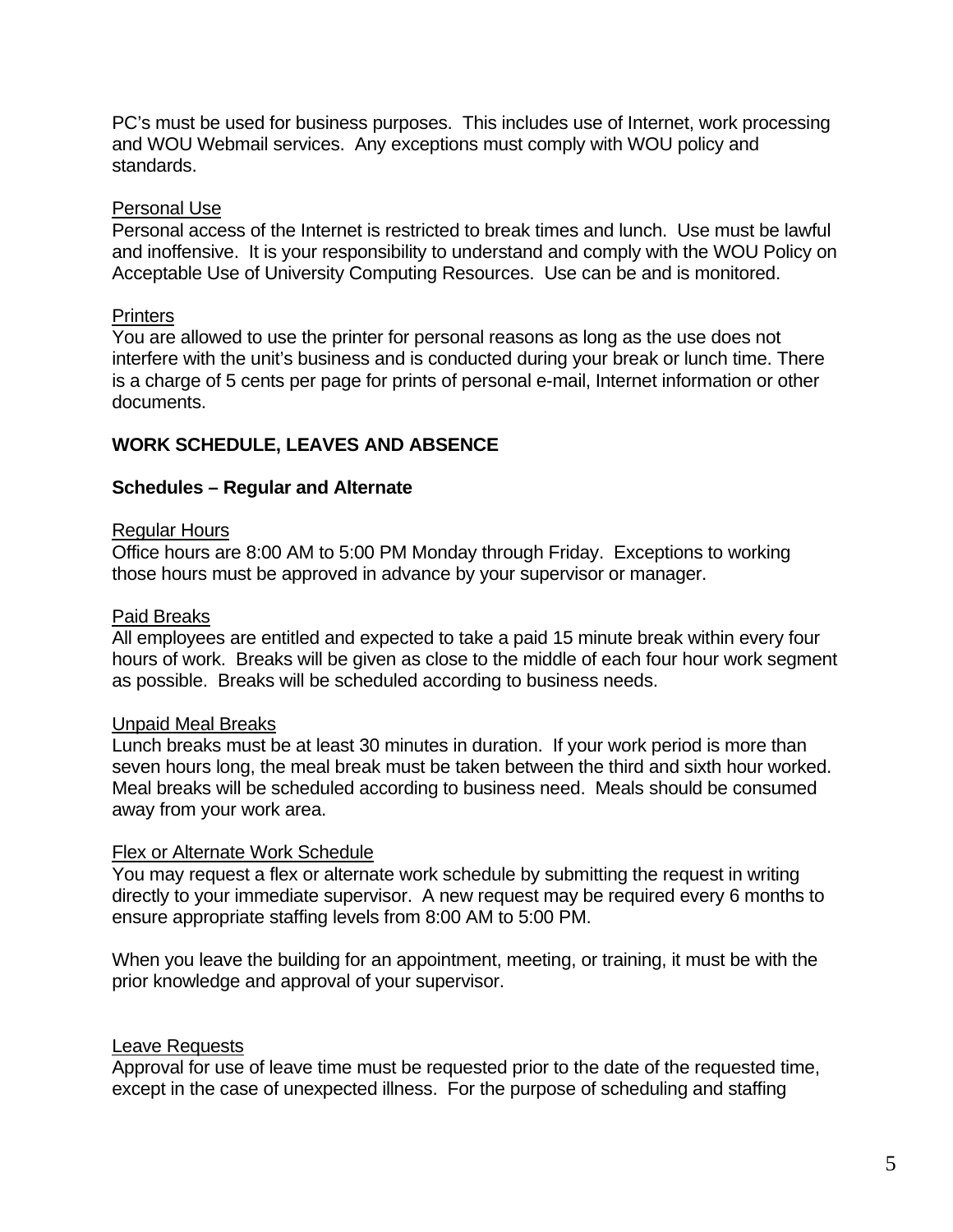during popular holiday and vacation periods, supervisors may request advance planning on a coordinated calendar.

Leaves other than ordinary use of accrued time off, such as Family Leave, leave without pay, and other leaves of absence are special requests. Your supervisor will assist you with these needs.

#### Unexpected Absence

In the event you are unable to report to work, you must call the designated phone line to report your absence. Calls should be made as soon as possible prior to your scheduled shift and must be made each day of the absence unless and extended medical leave has been previously approved.

In addition to calling the designated phone line, each day of your absence, you are responsible for speaking directly with your supervisor that day.

#### Inclement Weather

Every effort will be made to keep the office open during inclement weather. If the office is closed or if you choose to stay home, you must charge vacation, or leave without pay. The decision to close the campus will be made prior to 5:30 AM. The Public Relations Director will be notified and will contact the following regional radio stations: KBZY 1490 AM and KYKN 1430 AM (Salem); KLOO 1340 AM and KFLY 1240 AM (Corvallis); KLYC 1260 AM (McMinnville); KXL 750 AM, 95.5 FM and KINK 101.9 AM (Portland); KRKT 990 AM, 99.9 FM and KSHO 920 AM (Albany). University employees are requested to listen to one of these stations for updated information.

#### **Safety and Security**

#### Office keys

Office keys are assigned as recommended by your supervisor and approved by the manager. A key log will be maintained by the Physical Plant. Any lost or stolen key must be reported immediately to your supervisor or the manager.

#### Personal Property

WOU cannot assume any responsibility or liability for your personal property in the office. Purses, cell phones and personal equipment should be kept out of sight.

#### **Smoking**

Smoking is not allowed in any campus buildings. Fire Code designates smoking areas as 30 feet from the entrance to all buildings.

#### Space Heaters

Space Heaters are not generally permitted. If you require additional heat, your supervisor will help you obtain an approved warming device.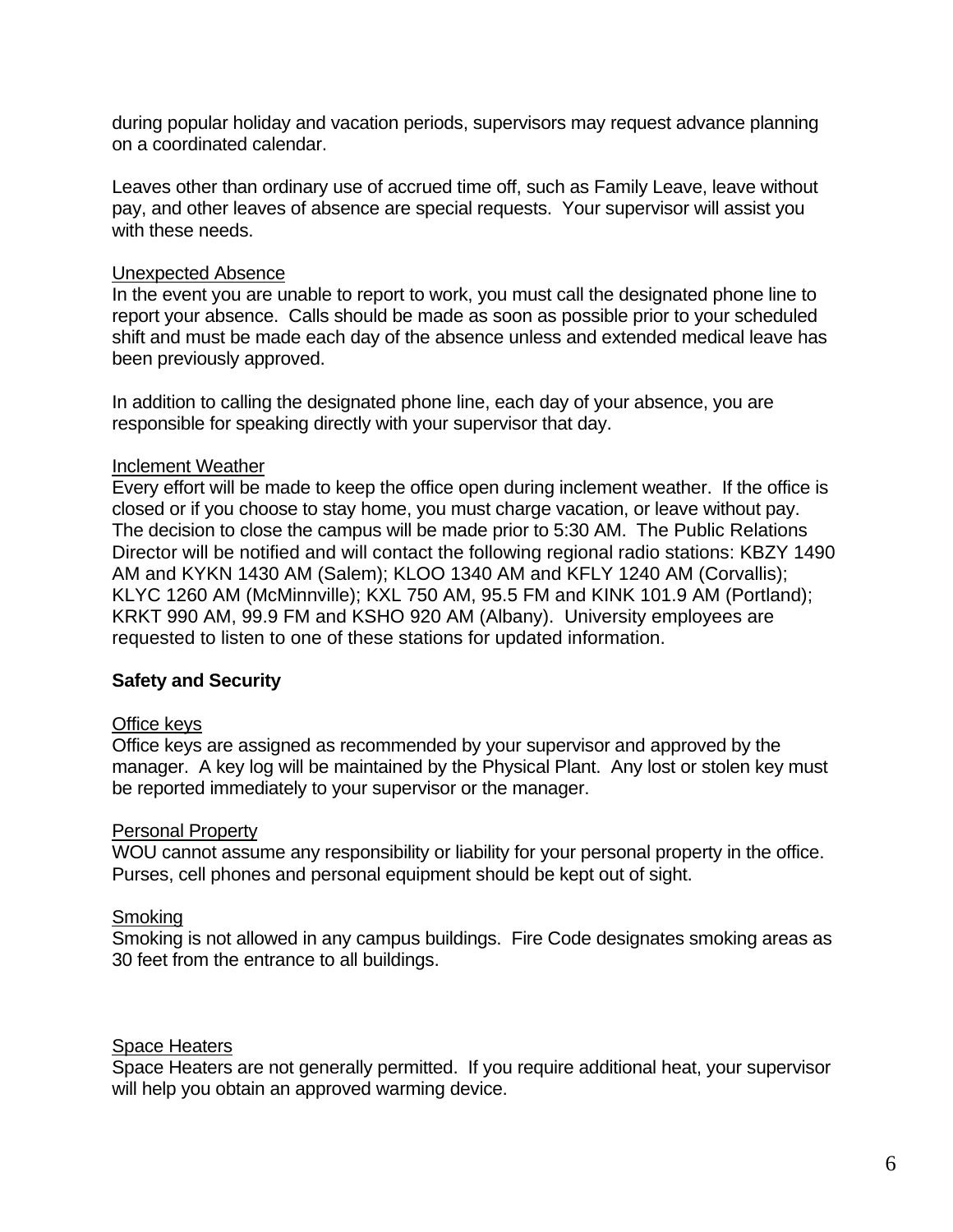#### Workplace Harassment

It is the policy of the University that all students, employees, customers, clients, contractors and visitors enjoy a positive, respectful and productive work environment free from behavior, actions, or language which constitutes workplace harassment. Guidelines are found in the University policies on Sexual Harassment and Consensual Relationships.

#### Visitors

All individuals not employed by the University are considered to be visitors. Visitors, including vendors, and service providers must check in with the unit reception desk and be given a guest badge to wear while on campus if needed.

On occasion, a family member or other visitor may have to visit you at work to address a critical need. Please notify the manager as far in advance as possible. The manager must approve the visit and will advise the receptionist of the visitor's name and arrival time. Please meet your visitor(s) at the entrance and remain with them away from work areas throughout the visit.

#### On-the-job injuries/illness

If you are injured on the job or suffer from a job related illness, report the incident immediately to a supervisor and Campus Safety Office.

#### Unsafe Working Conditions

If you observe what you believe may be unsafe workplace conditions either inside or outside the building, report the unsafe condition to a supervisor or Campus Safety Office immediately.

#### Workplace Violence

All workplace threats must be immediately reported to a supervisor and Campus Safety and Security. If a threat is made, it is important that you document as much information as possible from the conversation or what ever form the threat is received. You will be required to complete a Workplace Violence incident report which should be given to a supervisor immediately.

#### First Aid/CPR/Emergency Response

First aid kits are available on each floor of the building. Evacuation maps are posted near fire extinguishers. A list of Certified First Aid or CPR qualified staff is located with the first aid kits.

#### Theft

Discovery of theft and/or vandalism should be immediately reported to a supervisor and Campus Safety and Security.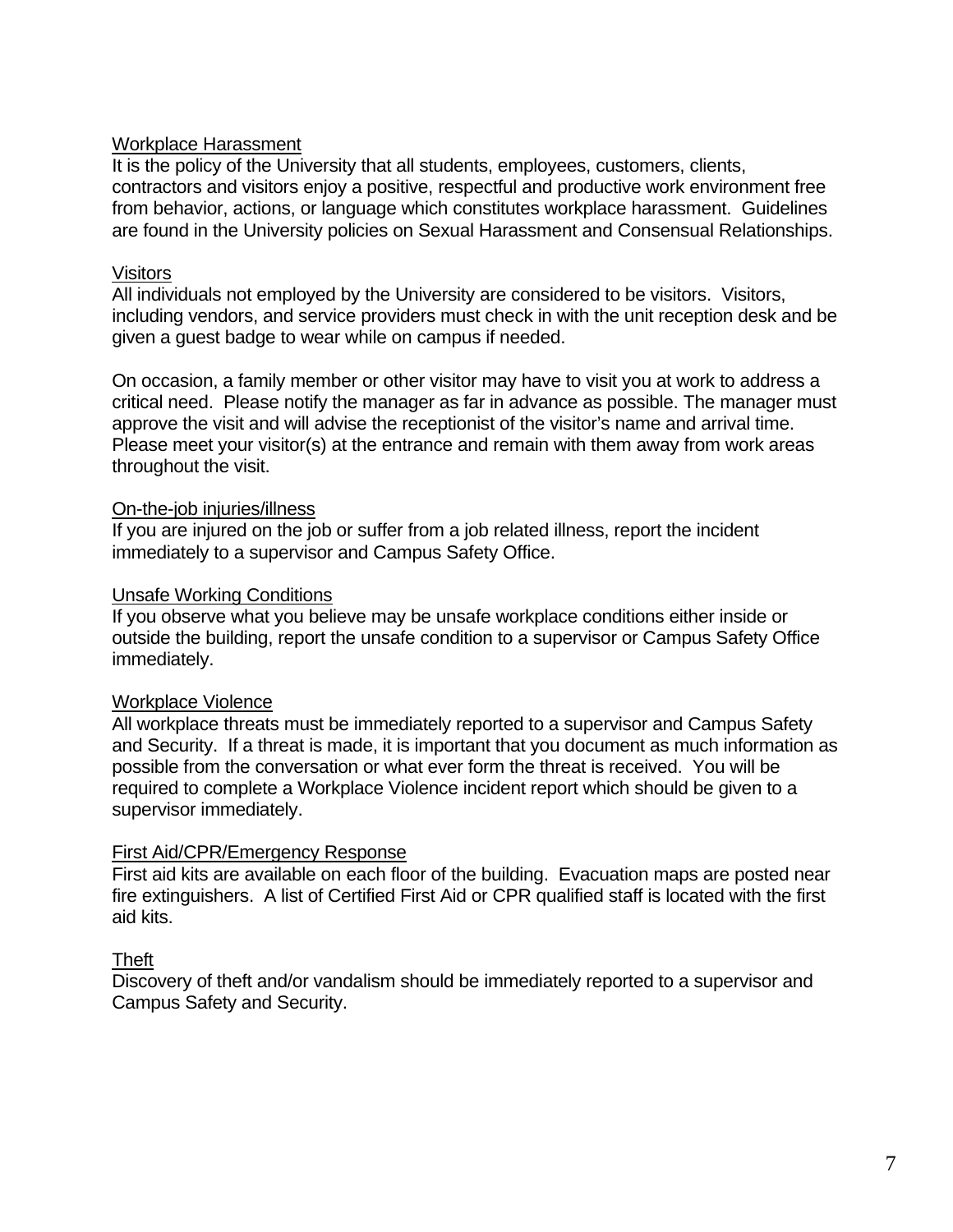#### **Confidentiality**

Recycling bins are provided for confidential documents. These bins are collected for offsite destruction. Separate bins are provided for standard paper recycling.

#### **Communications**

#### Open Door Policy

It is our hope that any concerns or problems you have can be resolved at the lowest level possible. You should address any personal and professional concerns with your immediate supervisor. If, for any reason, you do not feel comfortable doing so or the outcome is unsatisfactory, you should bring your concerns to your manager or Human Resource Office, your union steward, or a representative of the labor management committee.

#### **Training and Development**

Requests for additional training and career development should be made to your supervisor. Management supports and encourages all experiences related to your job and career development.

#### **Work Environment**

It is your responsibility to keep your work area neat and organized. You may decorate your work area modestly as long as it is consistent with promoting and maintaining a positive and professional work environment. You are encouraged to be considerate of your neighbors with respect to sights (signs, posters, pictures), sounds (music, conversations), and smells (food, perfume, cologne). If your work space is limited, your area may be available for others to use when you are elsewhere.

#### Food and Drink

Food and drink are permitted in the work area during work time provided they are kept away from computer equipment.

#### Radios and White Noise

Radios and white noise reduction machines may be used at a volume that does not interfere with the business needs. Headphones for music are not acceptable.

#### Quiet Room

A quiet room is provided for you as a place to read or to get away from noise. There is a separate break room for you to eat, hold conversations with coworkers or talk on your cell phone.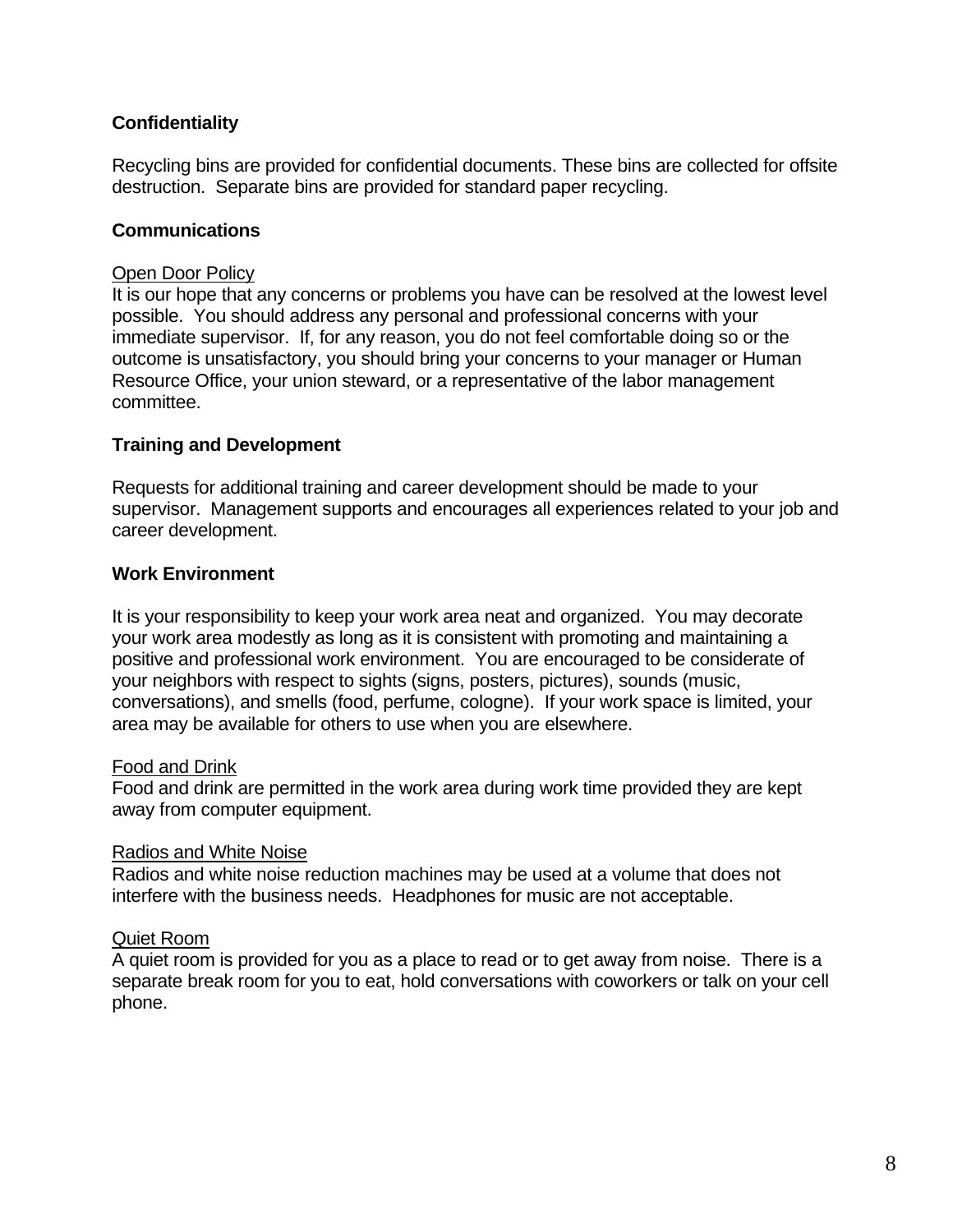#### Dress/ Attire

You should wear business/casual attire that is in clean and neat condition. Management will address concerns on an individual basis. If you are uncertain about a particular outfit, you should consult with management ahead of time.

#### Personnel File

You do have access to your own official Personnel File, and your Supervisor File with advance notice to your supervisor or manager and the Human Resources Office (official Personnel File).

#### Dispute Resolution

We are committed to prompt and fair resolution of all disputes of any nature which may arise in the workplace. We encourage resolution at the lowest possible level. It is our recommendation that the first step in the resolution of conflict is for the parties involved to try and resolve the conflict without outside assistance. The parties involved should try to resolve the issue directly. If the conflict can not be resolved after the first step, the parties involved should go to a supervisor. If the conflict can not be resolved after the first and second steps, the parties should go to their manager.

#### **Harassment**

If you believe a conflict falls under the definition of workplace harassment, other complaint procedures may be followed as defined under Article 19, No Discrimination, in the SEIU Collective Bargaining Agreement. Complaint procedures are described in the WOU Harassment and Discrimination Policy on the Human Resources web page.

**I have read and understand these Guidelines and Procedures. I acknowledge receipt of a copy (dated \_\_\_\_\_\_\_\_\_\_\_) and understand that a signed copy will be placed in my Supervisor File.** 

**Print Name Clearly:**  $\blacksquare$ 

| Signature: | Date |
|------------|------|
|------------|------|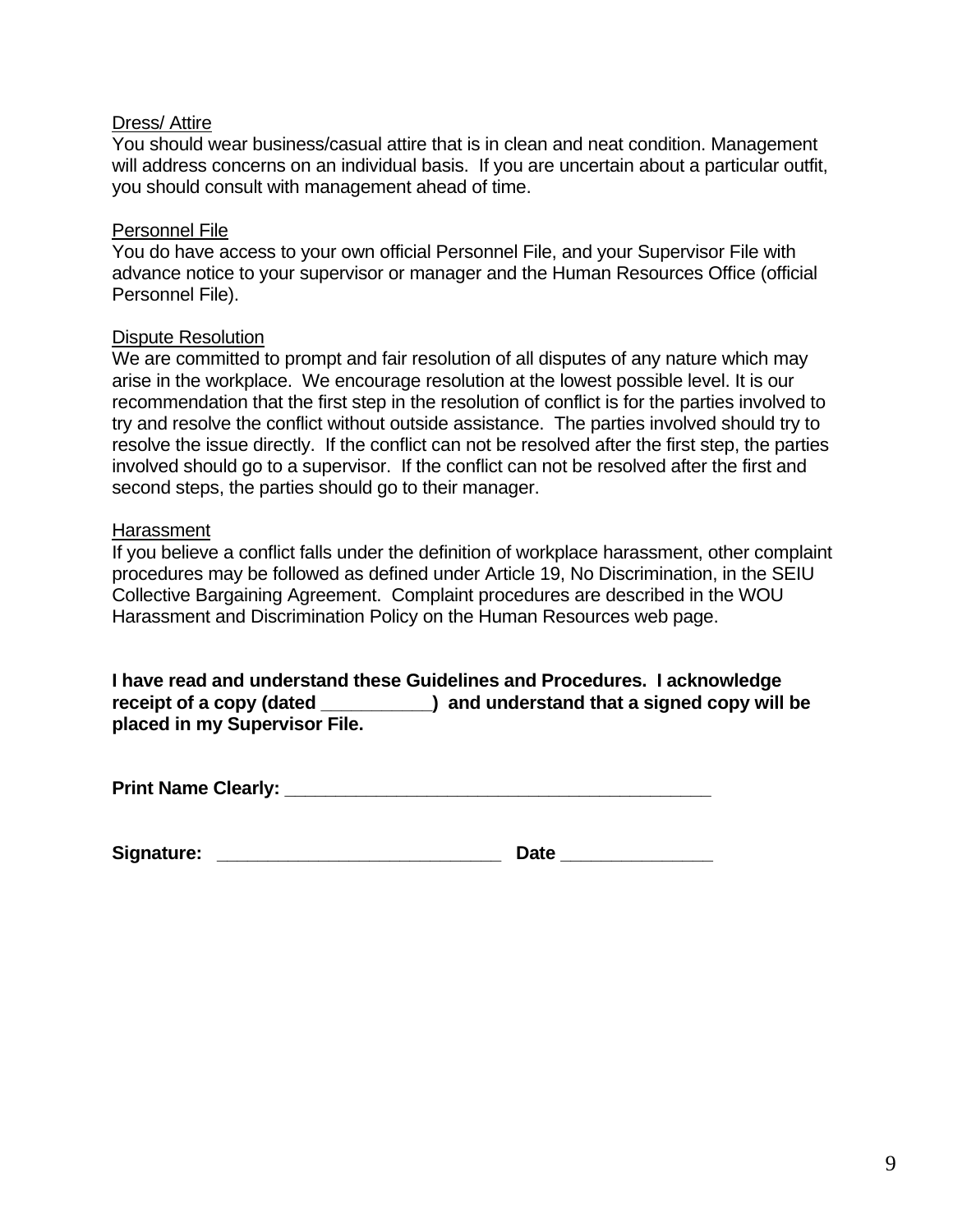# **Sample Workplace Expectations**

## **Self-Management**

- Punctuality and regular work attendance.
- Efficient, effective use of work time, equipment and resources.
- Working in a safe manner.
- Exhibiting integrity and honesty.
- Treating others with respect and dignity.
- Giving and accepting constructive feedback.
- Working effectively in a diverse work environment.
- Focusing on the situation, issue or behavior rather than on the person.

## **Work Processes and Results**

- Providing products and services that consistently meet or exceed the needs and expectations of customers.
- Using appropriate problem solving methods to improve processes.
- Using good judgment.
- Setting priorities.
- Meeting productivity standards, deadlines and work schedules.
- Pursuing efficiency and economy in the use of resources.
- Informing manager of problems; identifying issues and alternative solutions.

# **Employee Development**

 The creation of an Individual Development Plan and self-initiative in developing or upgrading knowledge and skills.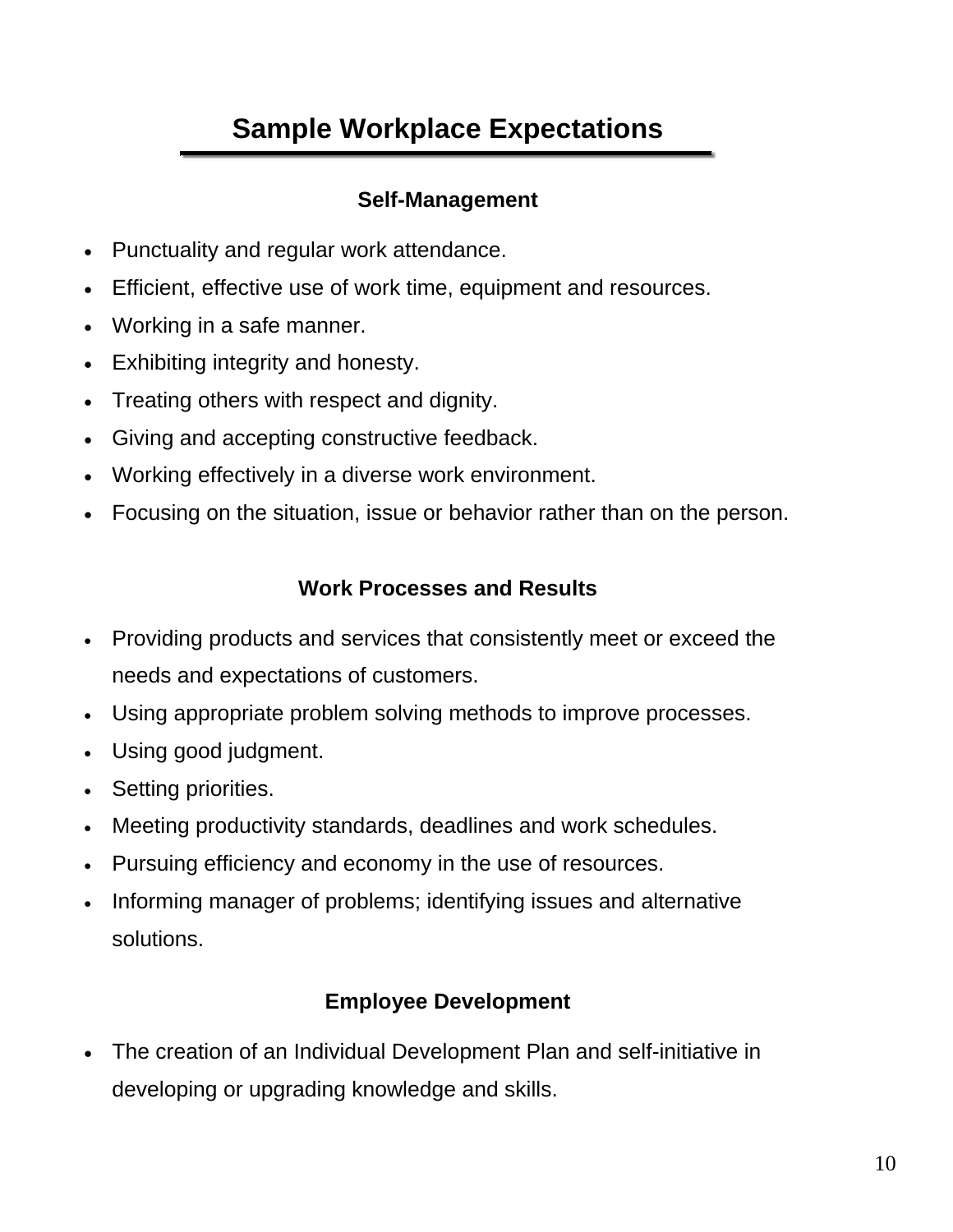- Applying new knowledge or skills acquired from developmental opportunities.
- Helping others learn new systems, processes, or programs.
- Learning to use technology effectively, as appropriate for the job.

## **Teamwork**

- Supporting and focusing on the mission and values of the organization and the team.
- Cooperating with and offering assistance to others.
- Recognizing the contribution of others.
- Viewing the success of the organization and team as more important than individual achievements.
- Contributing to the development, cohesion and productivity of the team.
- Appropriately sharing information internally and externally.
- Supporting teamwork and cooperation through open and honest communication.

# **Innovation and Change**

- Being creative and innovative when contributing to organizational and individual objectives.
- Receptivity to new ideas and adaptability to new situations.
- Avoiding being overly defensive; willingness to explore different options.
- Taking calculated risks.
- Seeking and acting upon opportunities to improve or streamline work processes.
- Helping other to overcome resistance to change.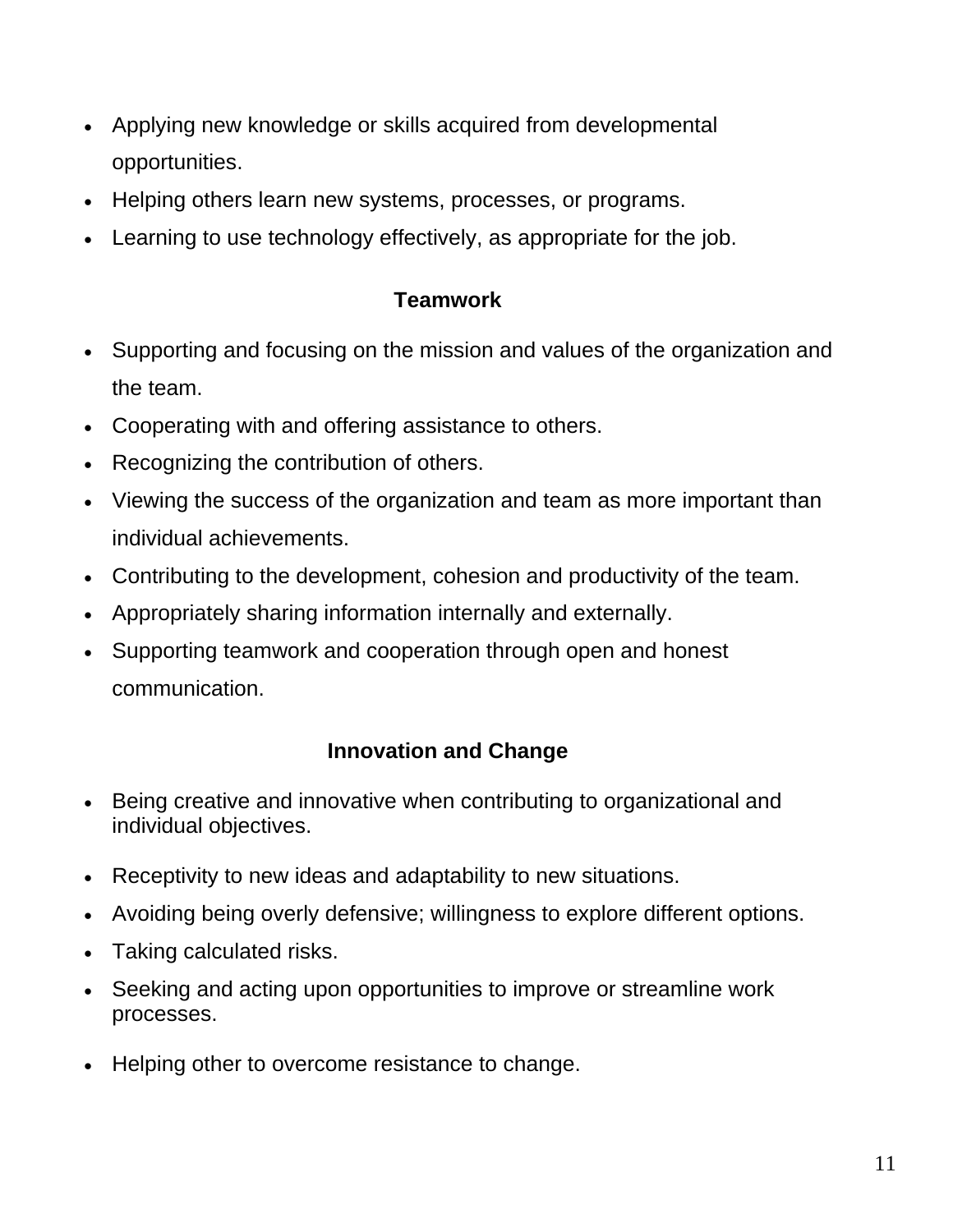## **Communication**

- Participating in meetings in an active, cooperative, and courteous manner.
- Orally communicating effectively on a one-on-one basis and in small groups.
- Making effective oral presentations (training) before groups.
- Writing clearly and succinctly.
- Demonstrating understanding and empathy.
- Being responsive and timely to e-mails, telephone messages, and mail.

## **Customer Service**

- Understanding and being responsive to customers' objectives and needs.
- Sensitivity to public perceptions, attitudes and concerns.
- Being accessible, timely, and responsive in dealing with customers.
- Handling customer inquiries and complaints promptly and courteously.
- When possible, going the extra mile to satisfy customer needs and expectations.

My signature acknowledges that I have read and understand the workplace expectations for my work team.

Employee Signature: \_\_\_\_\_\_\_\_\_\_\_\_\_\_\_\_\_\_\_\_\_\_\_\_\_\_\_\_\_\_\_\_ Date: \_\_\_\_\_\_\_\_\_\_\_\_\_\_\_\_\_\_\_\_\_

Manager Signature: \_\_\_\_\_\_\_\_\_\_\_\_\_\_\_\_\_\_\_\_\_\_\_\_\_\_\_\_\_\_\_\_\_ Date: \_\_\_\_\_\_\_\_\_\_\_\_\_\_\_\_\_\_\_\_\_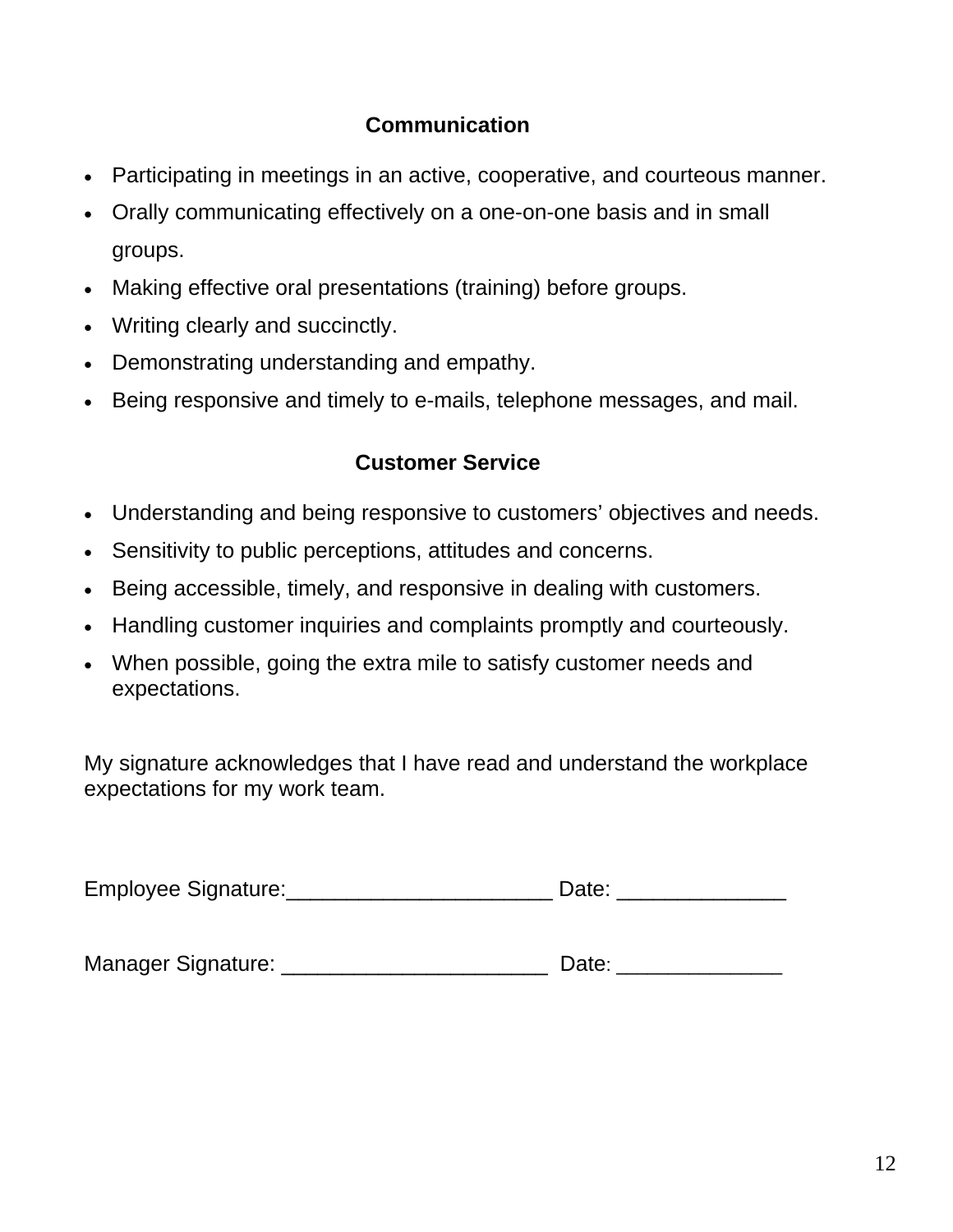# **What do Employees Expect of Managers?**

A recent study asked hundreds of employees about the qualities they most respected in a manager. Here are the ones identified as the most important.

- 1. Keeps up-to-date on situations that affect future prospects.
- 2. Maintains a positive attitude.
- 3. Has sound oral and written communications skills.
- 4. Explains actions and decisions that affect employees.
- 5. Doesn't play favorites.
- 6. Delegates authority and creates depth in management by allowing employees to do some of his or her job.
- 7. Is specific when giving instructions about delegated assignments.
- 8. Provides incentives to improve staff job knowledge and efficiency.
- 9. Cross-trains employees so they can cover each other's absences.
- 10. Gives praise for work well done.
- 11. Is aware of problems that employees are having with each other.
- 12. Asks questions frequently, and is a concerned and active listener.
- 13. Organizes work schedules and assignments effectively.
- 14. Displays a professional attitude toward the work and employees.
- 15. Shows a human side; doesn't act like "the boss" all the time.
- 16. Works with lower-level employees to understand what they do.
- 17. Takes time to listen to new ideas.
- 18. Pays attention to broader problems; avoids nit-picking.
- 19. Keeps people informed about changes.
- 20. Discusses problems with subordinates as soon as possible instead of letting things reach a boiling point.
- 21. Expresses feelings honestly.
- 22. Attempts to know each employee as an individual.
- 23. Uses new strategies that will make the organization more productive.
- 24. Shows confidence in subordinates.

#### *Source:*

Joseph T. Straub. The Rookie Manager. American Management Association, 2000.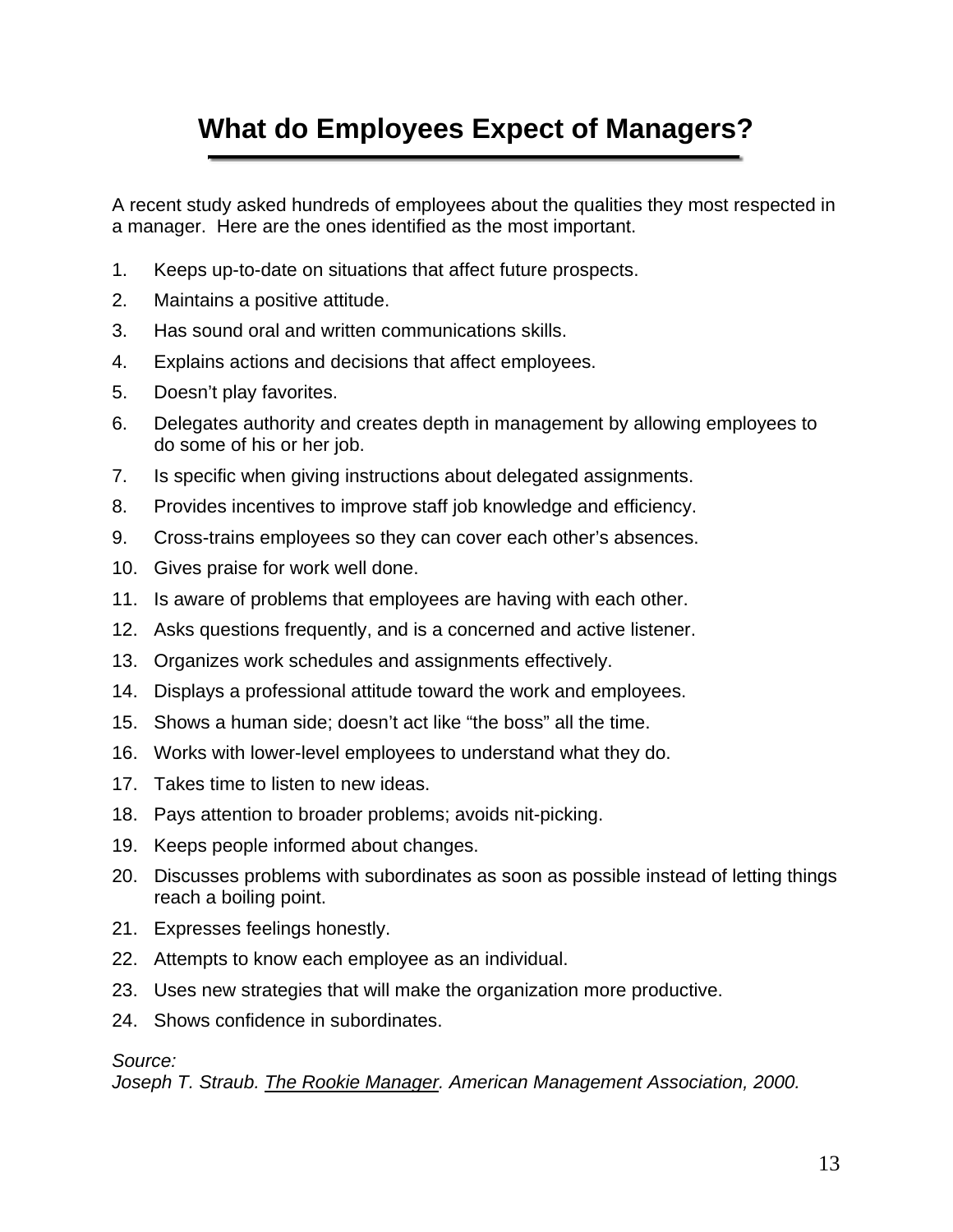# **Feedback Chart**

| <b>Bad Feedback</b>                                                | <b>Good Feedback</b>                                                                         | <b>Helpful Hints</b>                                                                                                                                                                                                                                                                      |
|--------------------------------------------------------------------|----------------------------------------------------------------------------------------------|-------------------------------------------------------------------------------------------------------------------------------------------------------------------------------------------------------------------------------------------------------------------------------------------|
| • Focuses on<br>blame; creates<br>defensiveness<br>& confrontation | • Focuses on<br>improvements -<br>achieved or<br>possible; creates<br>trust &<br>cooperation | • Create a contract to discuss issues<br>• Acknowledge coachee's feelings and<br>needs<br>• Don't emphasize fault; suggest a<br>remedy                                                                                                                                                    |
| • Does not<br><i>improve</i> skill                                 | • Improves skills                                                                            | • Focus on 'problem' not the 'person'<br>• Jointly paint the picture of desired<br>skill<br>• Jointly develop practical steps                                                                                                                                                             |
| • Undermines<br>confidence and<br>self-esteem                      | • Increases<br>confidence in<br>ability and<br>potential                                     | • Jointly create positive - as opposed<br>to negative - goals. Positive<br>pleasure-oriented goals are much<br>more powerful motivators than<br>negative fear-based ones.<br>• Balance negatives and positives - the<br>right combination of both is the most<br>powerful motivating mix. |
| • Leaves person<br>guessing                                        | • Clarifies the<br>current position<br>and what to do<br>next                                | • Verify with effective questions; ask<br>for coachee's recap<br>• Jointly develop an action plan                                                                                                                                                                                         |
| • Leaves person<br>feeling 'judged'                                | • Leaves person<br>feeling 'helped'                                                          | • Invite the coachee to assess own<br>performance first; guide him/her by<br>asking effective questions<br>• Offer support for future                                                                                                                                                     |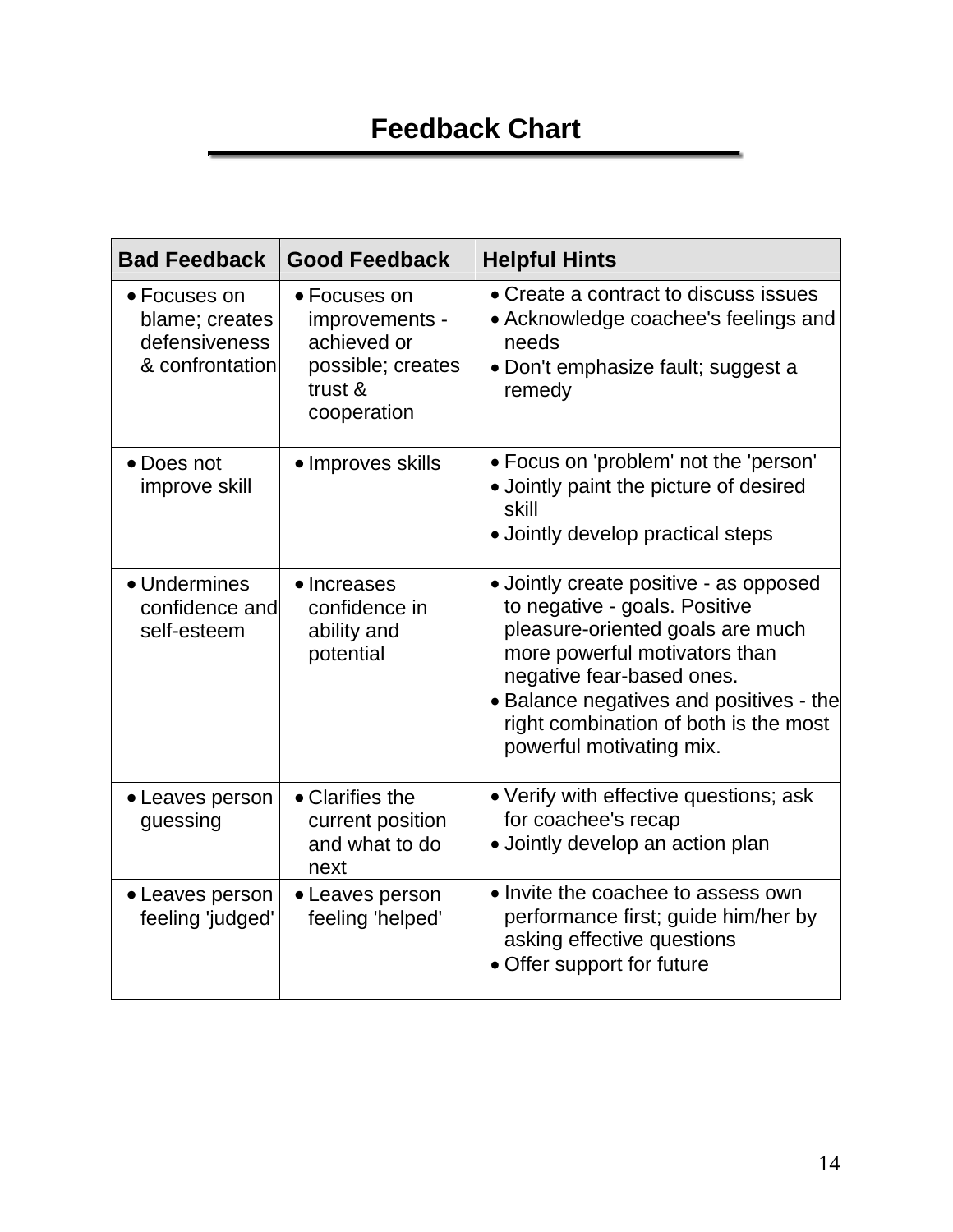**\*\*\*\*\*\*\*\*\*\*\*\*\*\*\*\*\*\*\*\*\*\*\*\*\*\*\*\*\*\*\*\*\*** 

*Note: The University uses separate Performance Appraisal Forms for:* 

- *Classified Employees*
- *Unclassified Professional Employees*

*Both forms are available to download from the Human Resources Office web site, under Human Resources Forms.* 

*\*\*\*\*\*\*\*\*\*\*\*\*\*\*\*\*\*\*\*\*\*\*\*\*\*\*\*\*\*\*\*\*\*\*\*\*\*\**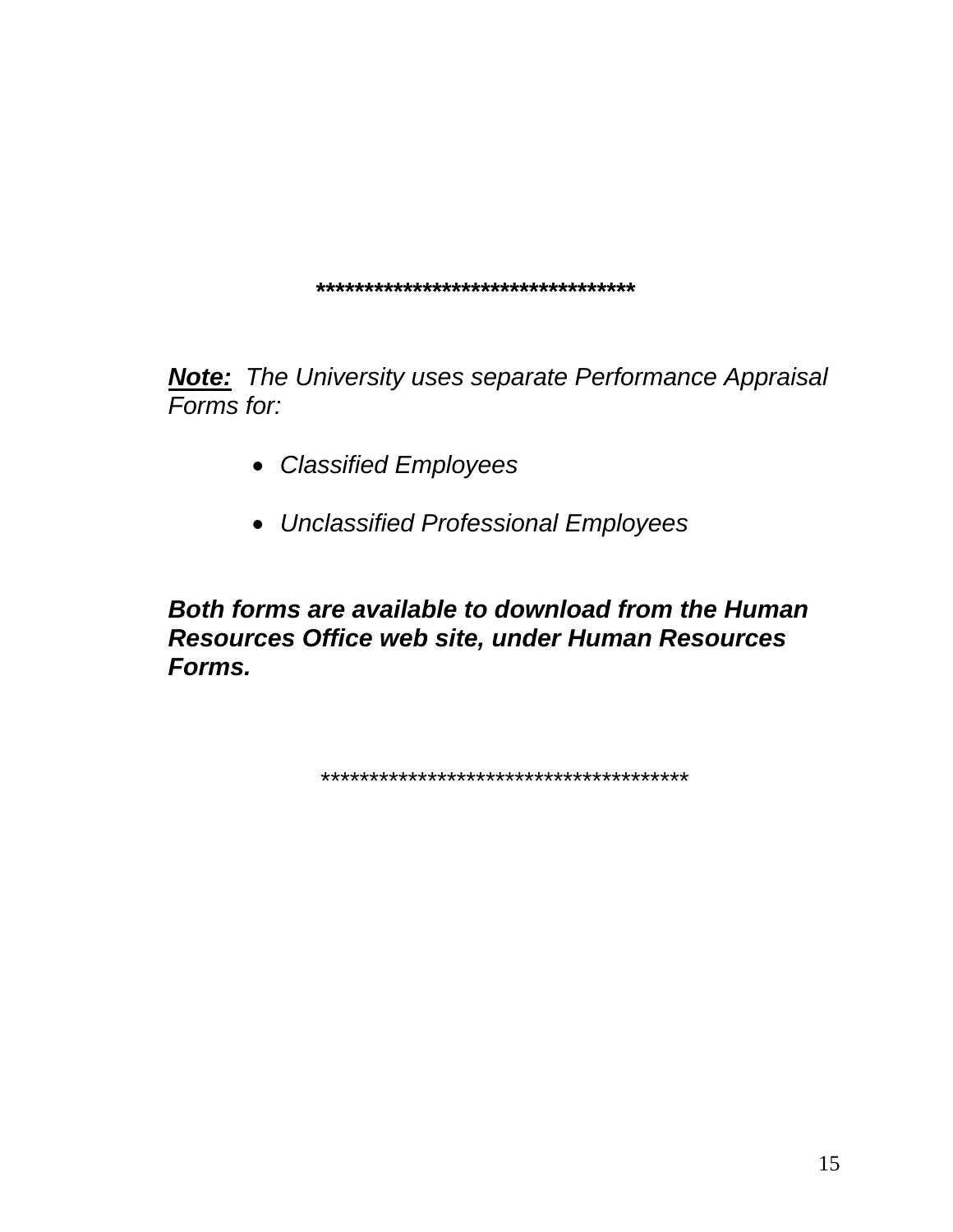# WESTERN OREGON

#### **REPORT OF PERFORMANCE APPRAISAL Classified Employees**

| Name of Employee:              |       |     | University ID Number:  |                  |        |
|--------------------------------|-------|-----|------------------------|------------------|--------|
| <b>Class Number and Title:</b> |       |     | Work Unit:             |                  |        |
| <b>Report Period</b>           | From: | To: | Rating for (check one) | Trial<br>Service | Annual |

- 1 EVALUATION OF WORK PERFORMED: Evaluate employee's performance during the appraisal period of the duties listed on the position description. Completion of this section is mandatory.
- 2 BEHAVIORAL FACTORS EVALUATION:
- 3 EMPLOYEE DEVELOPMENT EXPERIENCES: Evaluate the results of employee development experiences during the appraisal period for increasing effectiveness in present position or for future development.
- 4 DEFICIENT PERFORMANCE: Describe employee's failure to overcome performance or conduct during the appraisal period.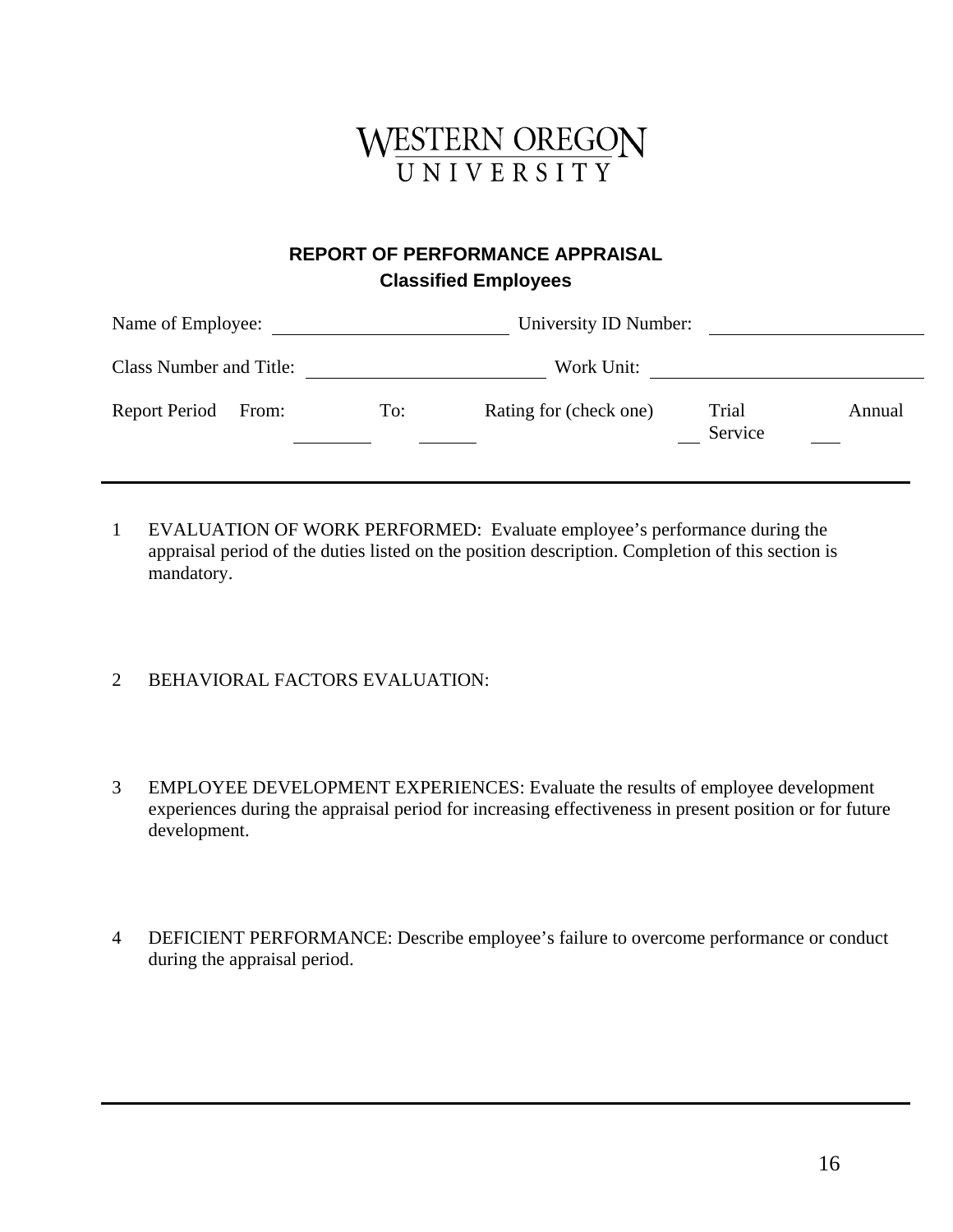**The checklist below is intended as a reminder to review the listed information at least once a year. Please review the following information for accuracy and revise/update as needed:** 

**(Check all as Verified/Updated or Reviewed.)** 

| <b>Position Description</b>                         | <b>Verified/Updated</b> |
|-----------------------------------------------------|-------------------------|
| Home address and telephone number                   | <b>Verified/Updated</b> |
| <b>Emergency Contact Information</b>                | <b>Verified/Updated</b> |
| <b>Information Security Policy</b>                  | <b>Reviewed</b>         |
| <b>Acceptable Use of Computing Resources Policy</b> | <b>Reviewed</b>         |
| <b>Harassment and Discrimination Policy</b>         | <b>Reviewed</b>         |
| <b>Consensual Relationships Policy</b>              | <b>Reviewed</b>         |

INSTRUCTIONS: Supervisor should discuss the final draft of the Performance Review document with Reviewer before delivering this document to the Employee for final discussion and signatures.

| Employee                                                                            | Date | Supervisor                  | Date |
|-------------------------------------------------------------------------------------|------|-----------------------------|------|
| Employee's signature is required only to<br>indicate that the employee has read the |      | Reviewer                    | Date |
| performance appraisal.                                                              |      | <b>Appointing Authority</b> | Date |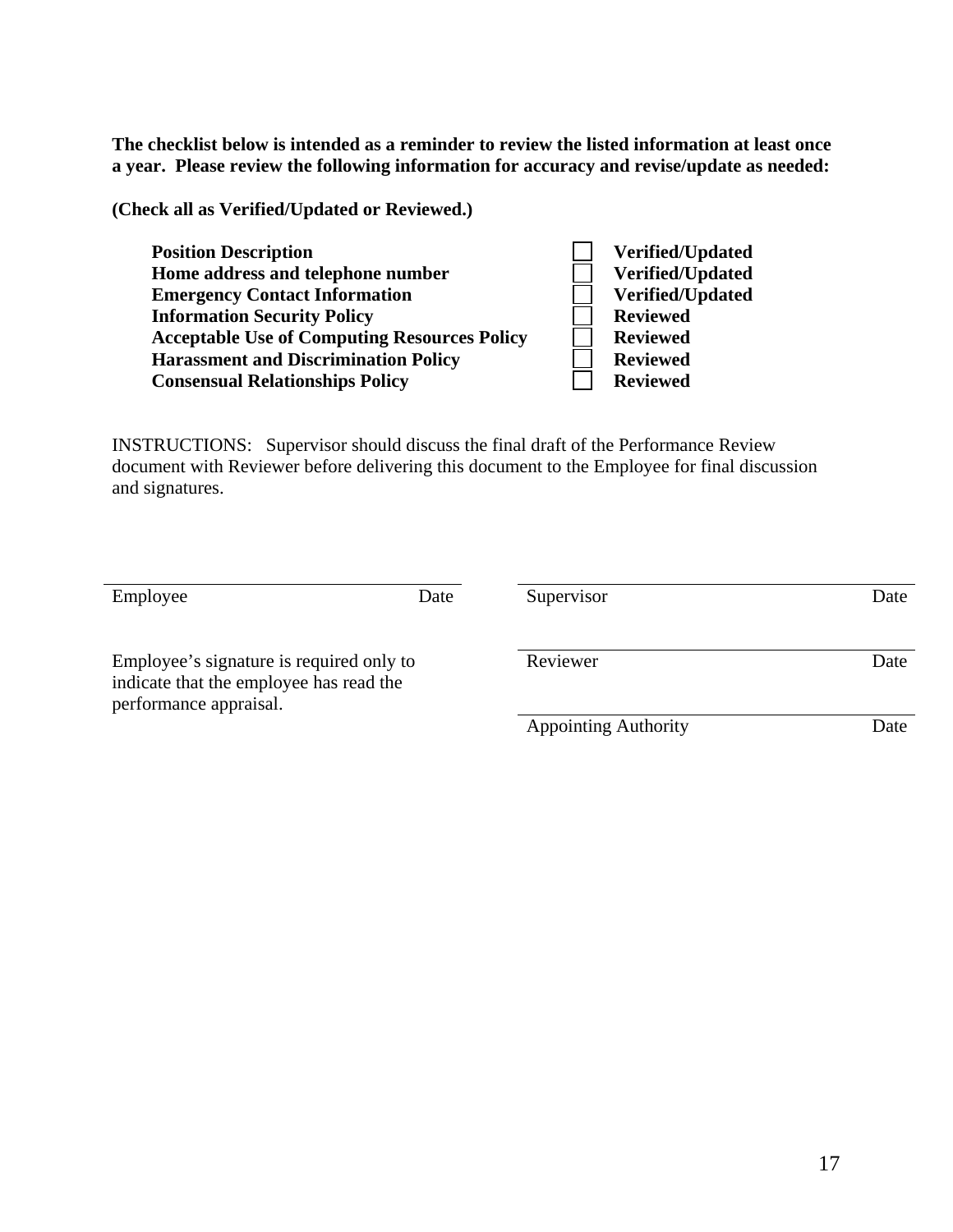

### **Report of Performance Appraisal**

## **Unclassified Professional Staff**

 $\mathcal{L}=\mathcal{L}$ 

NAME: POSITION: \_\_\_\_\_\_

EVALUATOR: \_ REVIEW PERIOD: \_

This form is to be used in preparation of performance appraisals for unclassified professional employees. Comments should be made about each of the general categories listed. The list of suggested indicators attached services as examples of the kind of measurements, which can be used to assess that aspect of performance. The numerical ratings given are intended to reflect the supervisor's overall assessment of performance in a category. The ratings are also intended to be reflective of the accomplishment of goals and objectives during the appraisal period.

Performance Factors **(Circle appropriate number for each factor)** 

| Comments:       |                                |  |             |  |
|-----------------|--------------------------------|--|-------------|--|
|                 |                                |  |             |  |
|                 |                                |  |             |  |
|                 |                                |  |             |  |
|                 |                                |  |             |  |
| Professionalism | $5 \qquad 4 \qquad 3 \qquad 2$ |  | $\mathbf 1$ |  |
|                 |                                |  |             |  |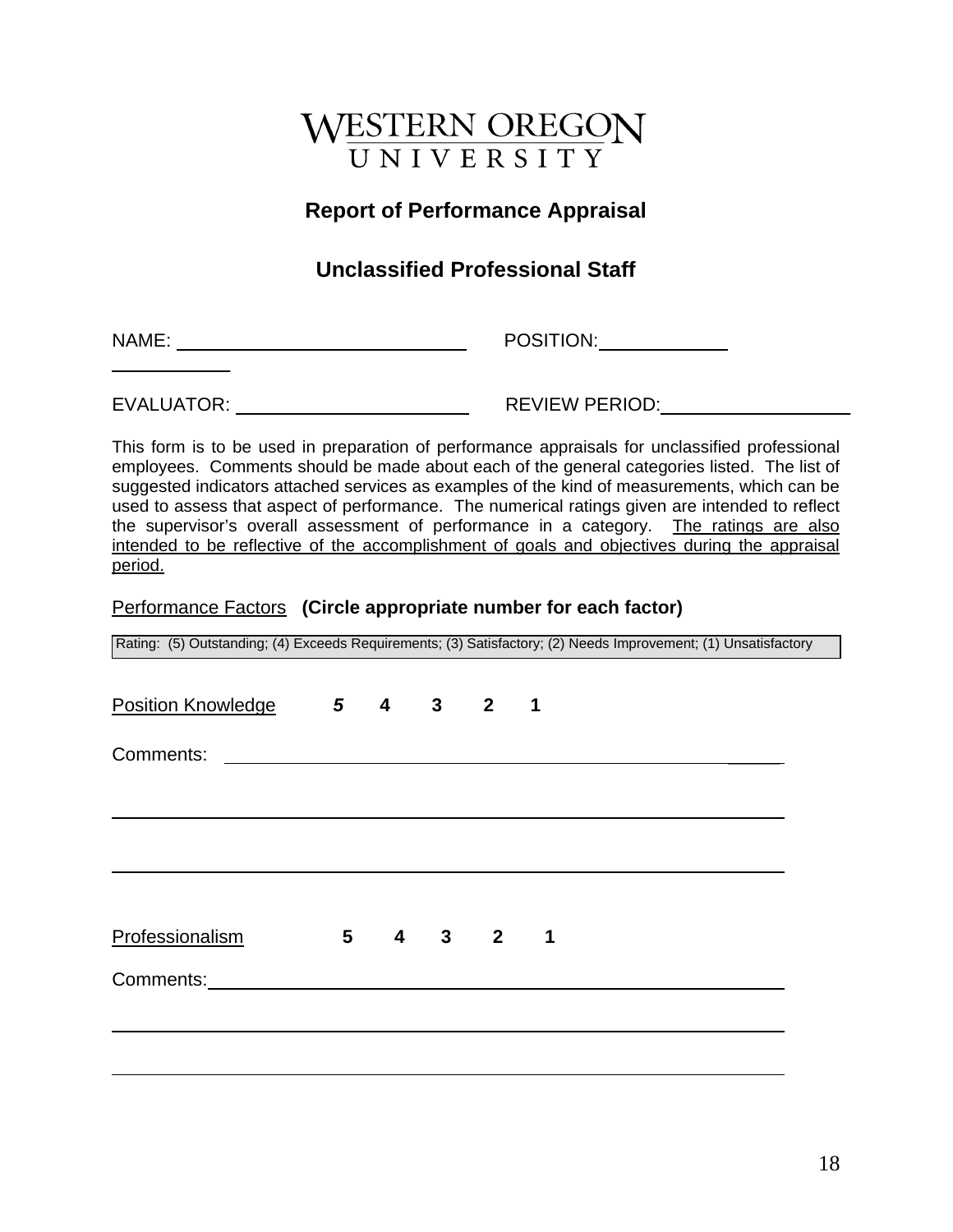| Program Management/Problem Solving & Organizational Skills 5                                                                                                                                                                   |             |   |            |                |             |   | 4              | 3                             | $\mathbf{2}$<br>1 |
|--------------------------------------------------------------------------------------------------------------------------------------------------------------------------------------------------------------------------------|-------------|---|------------|----------------|-------------|---|----------------|-------------------------------|-------------------|
|                                                                                                                                                                                                                                |             |   |            |                |             |   |                |                               |                   |
| <u> 1989 - Johann Stoff, deutscher Stoffen und der Stoffen und der Stoffen und der Stoffen und der Stoffen und der</u><br>,我们也不会有什么。""我们的人,我们也不会有什么?""我们的人,我们也不会有什么?""我们的人,我们也不会有什么?""我们的人,我们也不会有什么?""我们的人                     |             |   |            |                |             |   |                |                               |                   |
| Human Resource Management & Team Interaction                                                                                                                                                                                   |             |   |            |                | $5^{\circ}$ |   | $\overline{4}$ | $3^{\circ}$<br>2 <sup>2</sup> | 1                 |
|                                                                                                                                                                                                                                |             |   |            |                |             |   |                |                               |                   |
| ,我们也不会有什么。""我们的人,我们也不会有什么?""我们的人,我们也不会有什么?""我们的人,我们的人,我们的人,我们的人,我们的人,我们的人,我们的人,我                                                                                                                                               |             |   |            |                |             |   |                |                               |                   |
| Communication<br>$5 \quad 4 \quad 3 \quad 2$                                                                                                                                                                                   |             |   |            | 1              |             |   |                |                               |                   |
|                                                                                                                                                                                                                                |             |   |            |                |             |   |                |                               |                   |
| <b>Financial Management &amp; Control</b>                                                                                                                                                                                      |             |   | $5\quad 4$ | $3^{\circ}$    | $2^{\circ}$ | 1 |                |                               |                   |
| Comments: Comments: Comments: Comments: Comments: Comments: Comments: Comments: Comments: Comments: Comments: Comments: Comments: Comments: Comments: Comments: Comments: Comments: Comments: Comments: Comments: Comments: Co |             |   |            |                |             |   |                |                               |                   |
|                                                                                                                                                                                                                                |             |   |            |                |             |   |                |                               |                   |
| <b>Service to the University</b><br>Comments: Comments:                                                                                                                                                                        | $5^{\circ}$ | 4 | 3          | $\overline{2}$ | 1           |   |                |                               |                   |
|                                                                                                                                                                                                                                |             |   |            |                |             |   |                |                               |                   |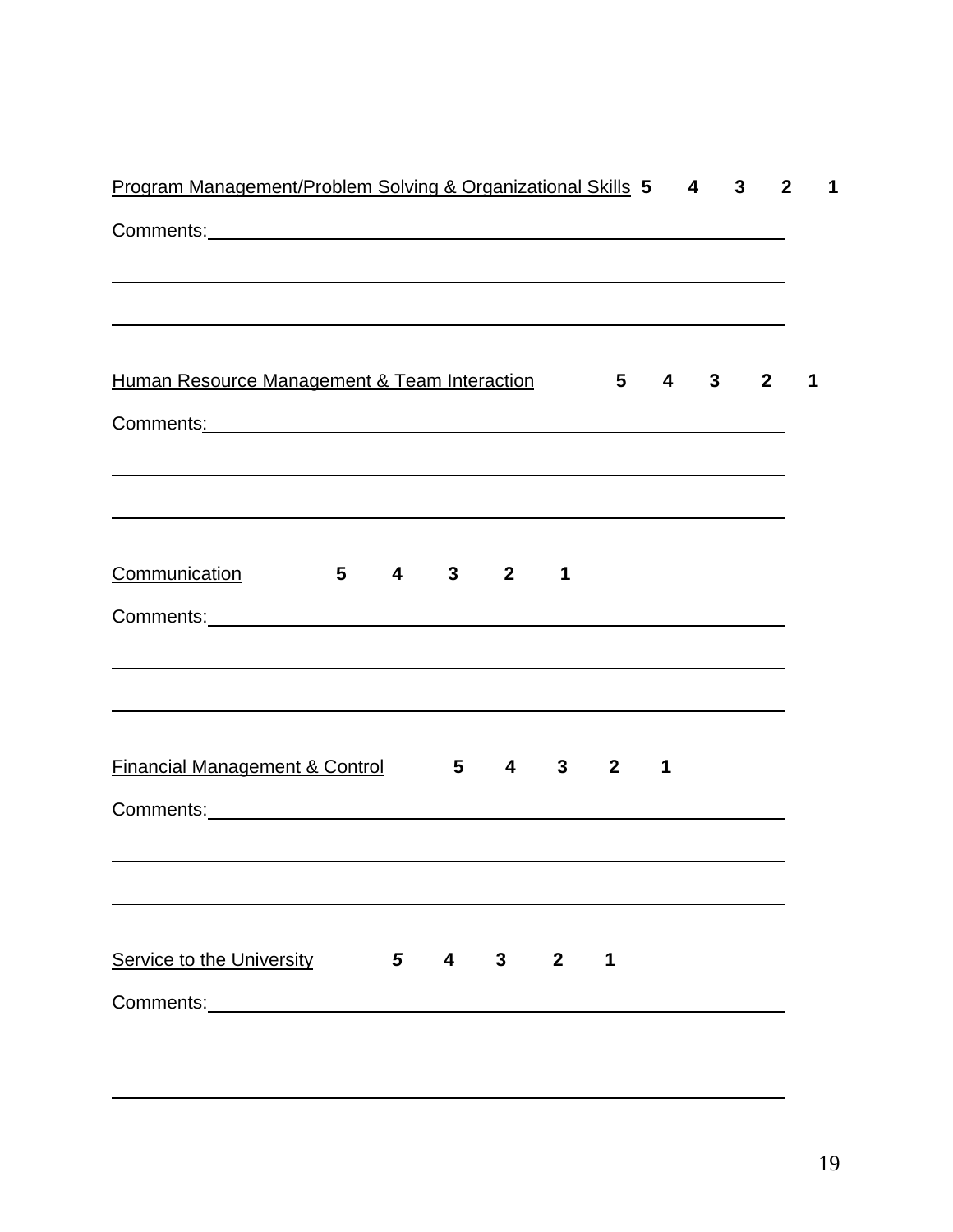| <b>Professional Development &amp; Continuing Growth</b>                                                                                                                                                                            | $5\quad 4$ | $3^{\circ}$ | $2^{\circ}$ | 1 |
|------------------------------------------------------------------------------------------------------------------------------------------------------------------------------------------------------------------------------------|------------|-------------|-------------|---|
| Comments: <u>comments:</u> comments: comments: comments: comments: comments: comments: comments: comments: comments: comments: comments: comments: comments: comments: comments: comments: comments: comments: comments: comments: |            |             |             |   |
|                                                                                                                                                                                                                                    |            |             |             |   |
|                                                                                                                                                                                                                                    |            |             |             |   |
|                                                                                                                                                                                                                                    |            |             |             |   |
| <b>General Comments</b>                                                                                                                                                                                                            |            |             |             |   |
|                                                                                                                                                                                                                                    |            |             |             |   |
|                                                                                                                                                                                                                                    |            |             |             |   |
|                                                                                                                                                                                                                                    |            |             |             |   |
|                                                                                                                                                                                                                                    |            |             |             |   |
|                                                                                                                                                                                                                                    |            |             |             |   |
|                                                                                                                                                                                                                                    |            |             |             |   |
|                                                                                                                                                                                                                                    |            |             |             |   |

**(Check all as Verified/Updated or Reviewed.)** 

| <b>Position Description</b>                         | <b>Verified/Updated</b> |
|-----------------------------------------------------|-------------------------|
| Home address and telephone number                   | <b>Verified/Updated</b> |
| <b>Emergency Contact Information</b>                | Verified/Updated        |
| <b>Information Security Policy</b>                  | <b>Reviewed</b>         |
| <b>Acceptable Use of Computing Resources Policy</b> | <b>Reviewed</b>         |
| <b>Harassment and Discrimination Policy</b>         | <b>Reviewed</b>         |
| <b>Consensual Relationships Policy</b>              | <b>Reviewed</b>         |
|                                                     |                         |

Supervisor Signature **Date** Date

 $\overline{a}$ 

 $\overline{a}$ 

Employee Signature **Date** Date (Signature does not imply agreement)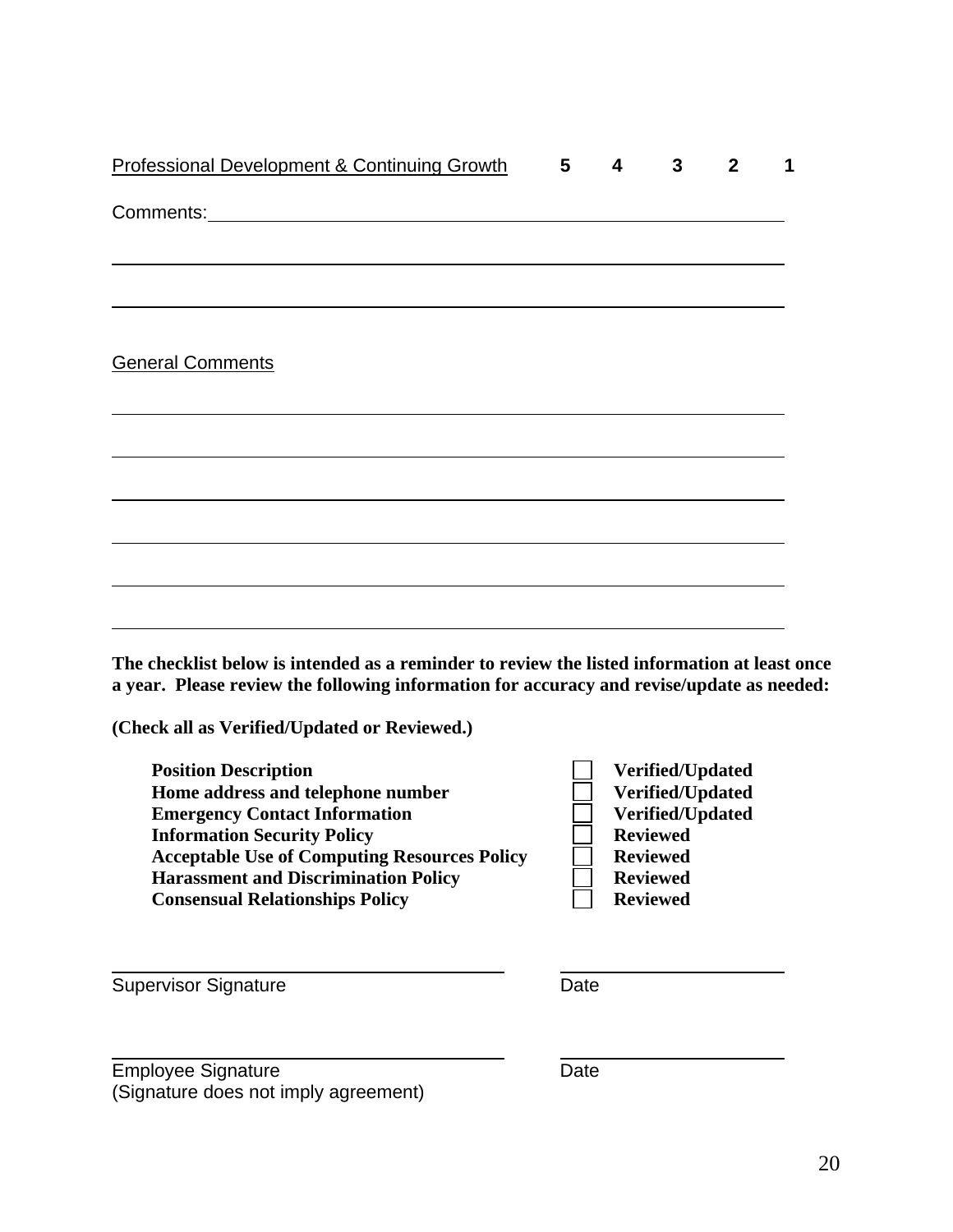# **Performance Appraisal Tips**

- Try to think about performance appraisals as an **on-going, cyclical process** rather than a recurring annual paperwork requirement.
- Use the appropriate Performance Appraisal Form for a Classified Employee, and for an Unclassified Professional Employee. Each will lend itself to evaluating the type of work you assign to those respective employees. This will make it easier for you and more meaningful in general.
- Put performance appraisal due dates on your WOU Web-mail calendar so you know what is coming up.
- Collect pieces of information throughout the year in your supervisor's file for the employee. Save "thank you" type e-mails, concerns, work that's been corrected, work that was exemplary etc. This is much easier than "starting from scratch" shortly before (or at the time) an appraisal is due.
- Meet with the employee to discuss their performance and progress over the past year, and get their input. Specifically ask for their input on future Performance Goals and Objectives and Training and Development Objectives. Give some thought to this yourself ahead of time so you can help the employee head in the right direction if needed.
- Use available data from Banner system reports (if available) to help lend objectivity to your evaluation.
- Be as specific as possible when evaluating the work done by the employee. If you think they do a great job -- ask yourself why you feel that way. Then communicate it clearly and simply so the employee knows what behaviors to repeat. If their performance is not so great, tell them specifically what should be better.
- Share the draft review with the employee after having the Reviewer look at it.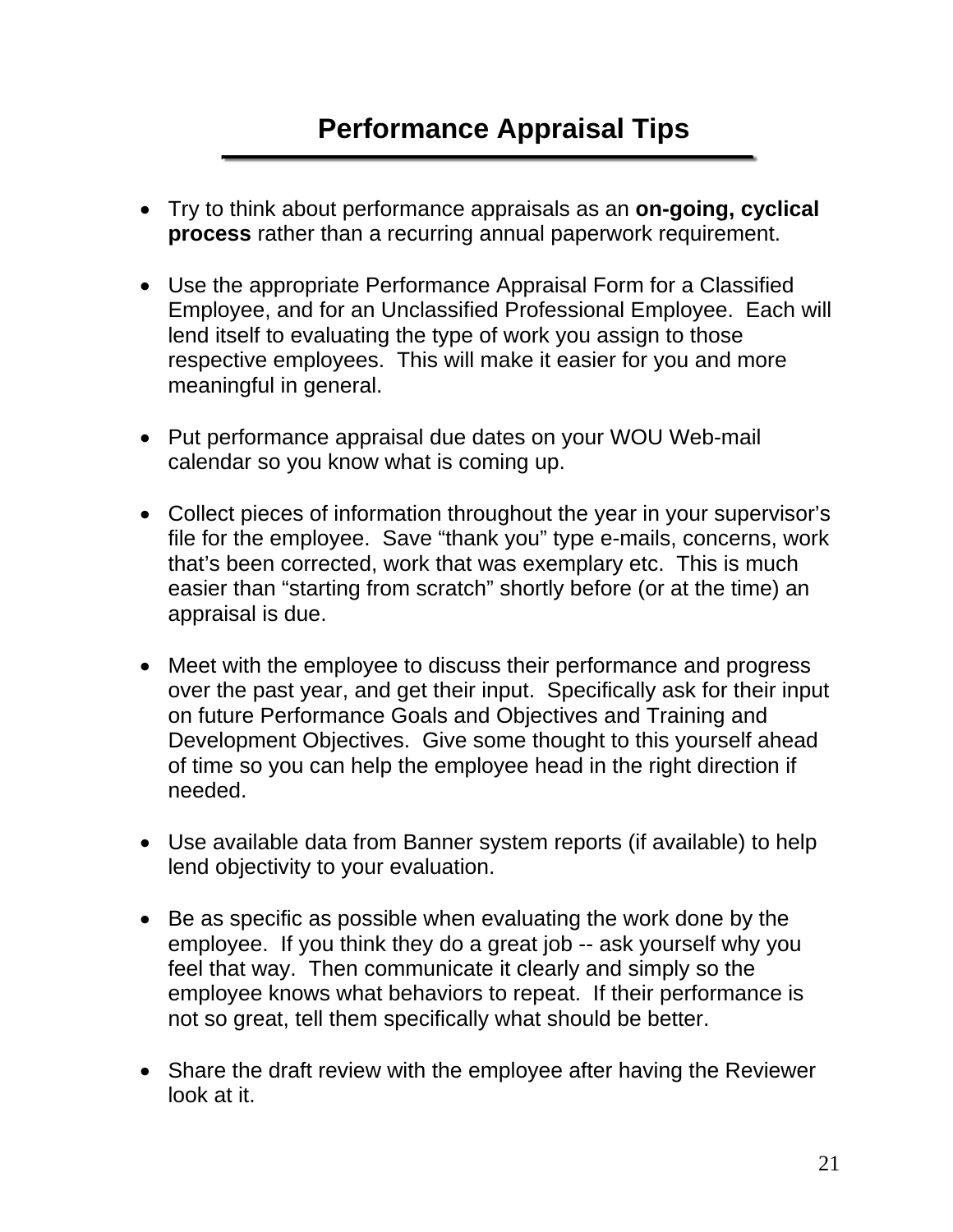- Use the agreed upon goals and objectives throughout the next performance review cycle. You can cut and paste them in a larger font in a separate document, and suggest the employee keep it somewhere in their work area to remind them of their identified goals and objectives throughout their next review period.
- Use the Goals and Objectives as a checklist for the next appraisal. The employee can then report how they think they have done on them for the next performance appraisal meeting.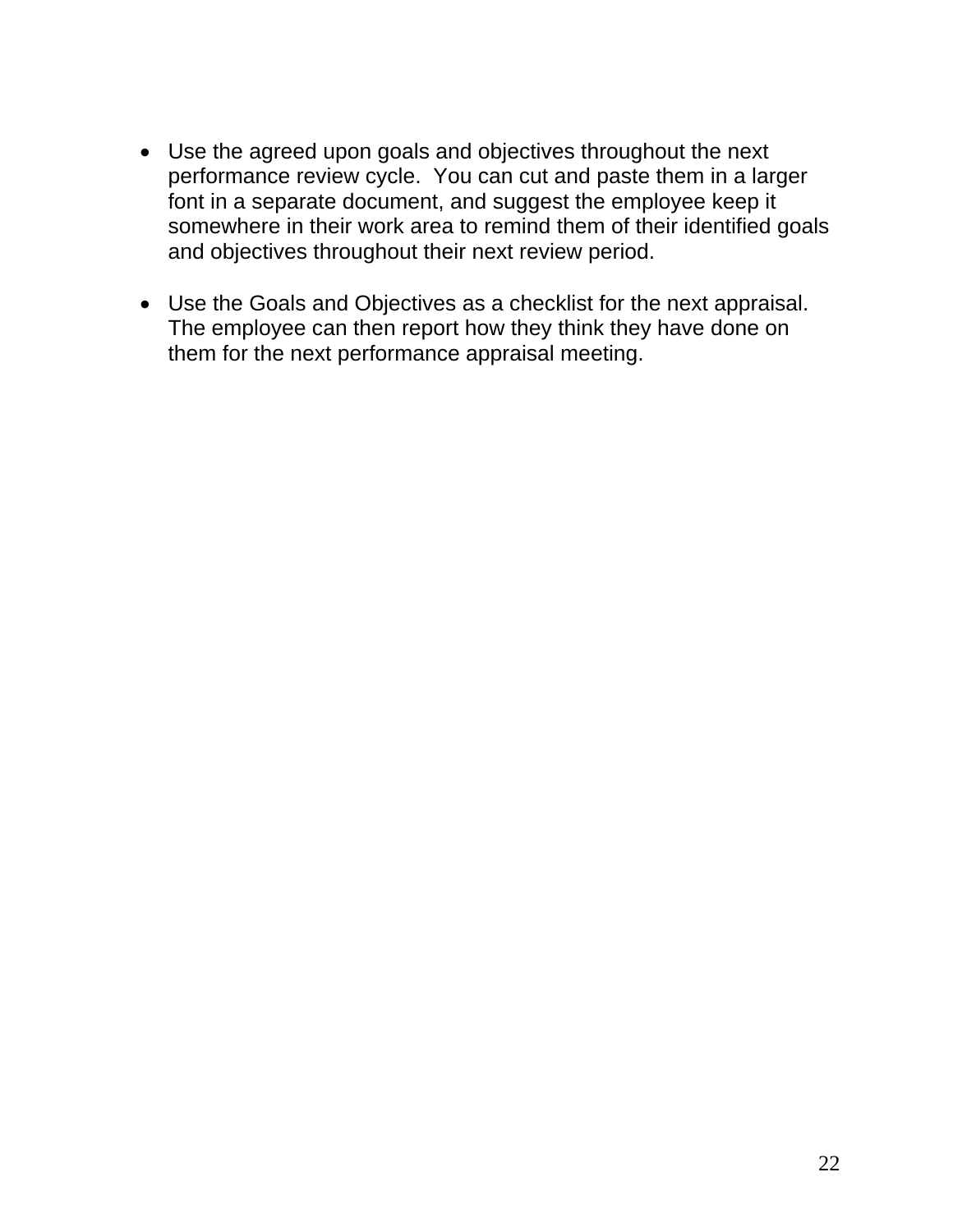# **Manager's/Supervisor's Files**

### **What should be maintained in an employee drop file to make it valuable?**

- 1. Position description– most current (generally a year)
- 2. Job performance expectations as long as they apply to the position
- 3. Past Performance Appraisal Reviews– previous three reviews
- 4. Most recent job application (if available)
- 5. Work restrictions/limitations as is applicable and does not contain any specific medical information
- 6. Work Schedule agreements if applicable
- 7. Job Assignment Agreements– as long as applicable
- 8. Copies of signed policies, guidelines, agreements– all (shows history)
- 9. Informal coaching documents (Letters of Expectations, Letters of Warning, coaching documentation – up to two years (DOJ & Labor Relations will not consider the information as valid history if older than two years)
- 10. Formal progressive disciplinary notices only within the last three years
- 11. Copies of E-mails (for historical records) generally a year (used for performance appraisal preparation)
- 12. Letters/notes of accommodation generally a year (used for performance appraisal preparation)
- 13. Agreed to goals/objectives/work-plans, etc. a year (used for performance appraisal preparation and history for coaching)
- 14. Personal contact and emergency contact information– as long as current
- 15. Training records permanent